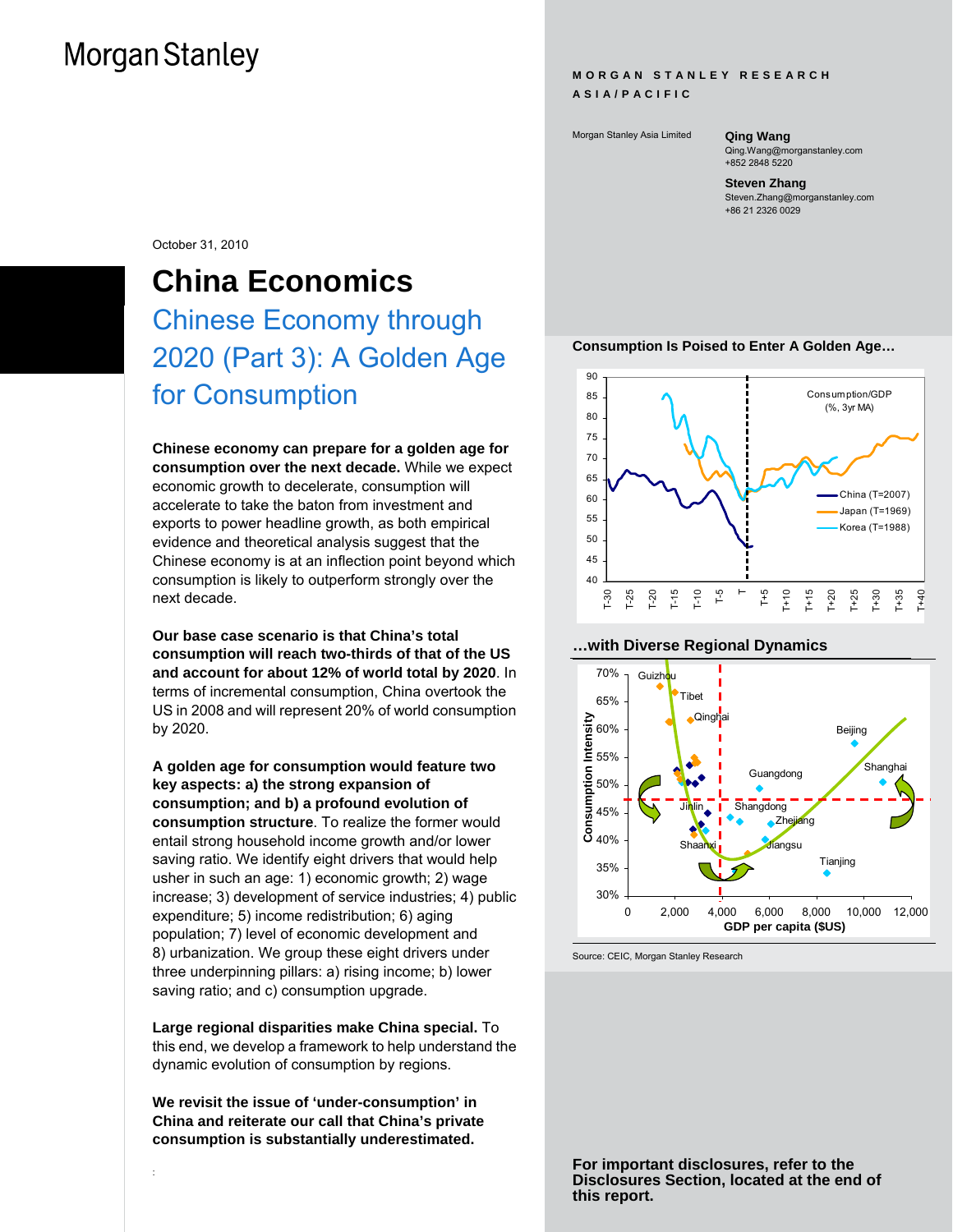#### **MORGAN STANLEY RESEARCH**

**October 31, 2010 China Economics** 

## **Chinese Economy through 2020 (Part 3): A Golden Age for Consumption**

### **Introduction and Overview**

What are the megatrends that could define the Chinese economy through 2020, in terms of both growth trajectory and the structure of the economy? To what extent can we extrapolate China's economic success of the past three decades to the coming one? What are the potential pitfalls and risks down the road? How can investors best position themselves for the potentially profound transition and transformation of the economy?

We aim to address these issues in a series of reports under the umbrella "Chinese Economy through 2020." In the first, argued that China's economic growth rate potential is set to slow but should nevertheless average 8% per annum through 2020, with a profound structural evolution that leads to rising shares of consumption-GDP, service sector-GDP, and labor income-GDP (*[Chinese Economy through 2020: Not Whether](http://linkback.morganstanley.com/web/sendlink/webapp/BMServlet?file=i9qnqik8-3nuq-g000-9890-0025b3a40200&store=0&user=9hwhc2awr4v-0&__gda__=1413534831_17d841af5714ea8bd6c85ee70317dd1e)  [but How Growth Will Decelerate](http://linkback.morganstanley.com/web/sendlink/webapp/BMServlet?file=i9qnqik8-3nuq-g000-9890-0025b3a40200&store=0&user=9hwhc2awr4v-0&__gda__=1413534831_17d841af5714ea8bd6c85ee70317dd1e)*, September 20, 2010).

In the second installment *(Chinese Economy through 2002 (Part 2): Labor Supply to Remain Abundant, October 10, 2010)* , we made the case that China will continue to benefit from a low demographic dependency ratio and abundant labor supply through 2020. The expected deceleration in the growth of the working-age population is unlikely to become a headwind to overall economic expansion in China.

This third report aims to assess how consumption will take off over the next decade as a driver of growth. We make the following key points:

- 1) Chinese economy can prepare for a golden age for consumption over the next decade. While economic growth potential is set to decelerate, consumption will accelerate to take the baton from investment and exports as the power for headline growth, as both empirical evidence and theoretical analysis suggest that Chinese economy is at an inflection point beyond which consumption is likely to outperform strongly over the next decade.
- 2) Our base case scenario is that China's total consumption will equal two-thirds that of the US level and account for about 12% of world total by 2020. In terms of incremental consumption, China overtook the US in 2008 and will represent 20% of world consumption by 2020.
- 3) A Golden Age for consumption would feature two key aspects: a) the strong expansion of consumption; and b) a profound evolution in the structure of consumption. To realize the former would entail strong household income growth and/or lower saving ratio. We identify eight drivers that would help usher in a golden age for consumption in China: 1) economic growth; 2) wage increase; 3) development of service industries; 4) public expenditure; 5) income redistribution; 6) aging population; 7) level of economic development and 8) 7) urbanization. We group these eight drivers under three pillars that underpin a golden age for consumption in China: a) rising income; b) lower saving ratio; and c) consumption upgrade.
- 4) Large regional disparities make China special. To this end, we develop a framework to help understand the dynamic regional evolution of consumption.
- 5) We revisit the issue of 'under-consumption' in China and reiterate our belief that China's private consumption is substantially underestimated

### **China's Consumption Has 'Underperformed'**

China's economic achievements since the launch of economic reform in 1978 have been extraordinary. By 2009, China's nominal GDP had reached US\$3,679 in 2009, or 16 times 1978's level of US\$226, representing a real GDP CAGR of 9.5% across the period, outperforming not only the developed economies but also developing peers by a wide margin (Exhibit 1).

Investment and exports have been the primary drivers of China's strong growth, while consumption growth has underperformed: its share of GDP declined by nearly 14 percentage points over from 2000 to 2009 (Exhibit 2).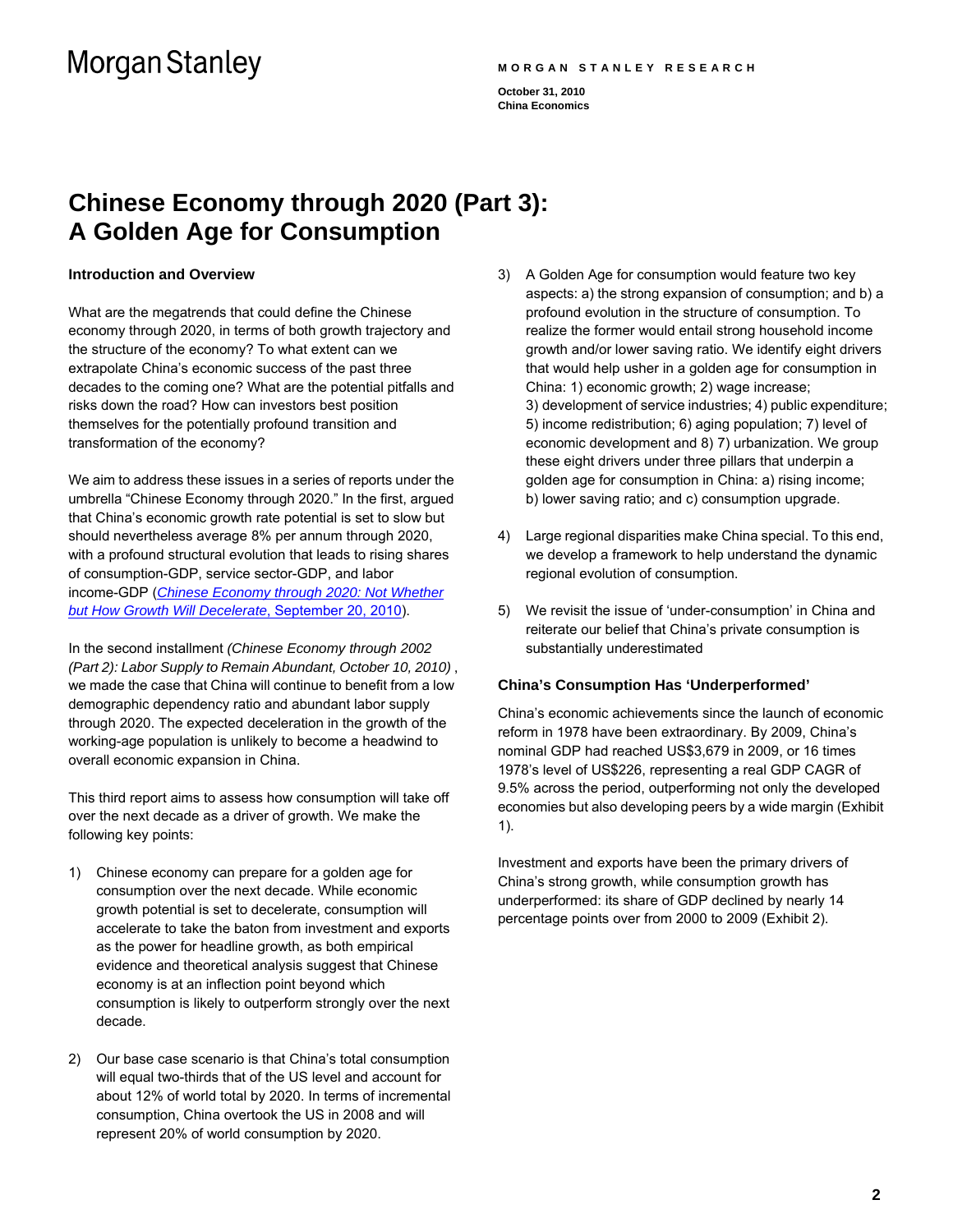#### **MORGAN STANLEY RESEARCH**

**October 31, 2010 China Economics** 

## Exhibit 1 **China: Outperformance in Overall Economic Growth**



Source: IMF, Morgan Stanley Research

#### Exhibit 2 **China: Consumption Underperformed as a Growth Driver**



Source: CEIC, Morgan Stanley Research: [Chinese Economy through 2020: Not Whether but](http://linkback.morganstanley.com/web/sendlink/webapp/BMServlet?file=i9qnqik8-3nuq-g000-9890-0025b3a40200&store=0&user=9hwhc2awr4v-0&__gda__=1413534831_17d841af5714ea8bd6c85ee70317dd1e)  [How Growth Will Decelerate, September 20, 2010](http://linkback.morganstanley.com/web/sendlink/webapp/BMServlet?file=i9qnqik8-3nuq-g000-9890-0025b3a40200&store=0&user=9hwhc2awr4v-0&__gda__=1413534831_17d841af5714ea8bd6c85ee70317dd1e)

In consequence, by 2009, China's Consumption-GDP ratio was significantly below not only those of high-income countries (e.g., US) and middle-income peers (e.g., Malaysia) but also those of low-income ones (e.g., India) (Exhibit 3).

These comparisons have helped form a consensus among most China observers that there is serious under-consumption in China and that a substantial boost to consumption is required to ensure more sustainable and balanced growth. On this subject, some China observers have become much more

concerned as they fear that this is not only an issue of rebalancing China's economy over the long run but also of economic stability in the short run. Some China bears even predict that Chinese economy is about to implode, as the consumption-GDP ratio in China is simply so unusually high and thus fragile that economic growth could easily collapse in face of a major shock.

While we share the consensus view that China's consumption is relatively weak, we dismiss the rather alarmist view that the Chinese economy is so seriously imbalanced as to pose a threat to economic stability in the short run. This is because we believe China's official statistics substantially understate the true magnitude of consumption (especially the consumption of services) in China. We address this in "China's Under-consumption Overstated" in this report (see below Special Topic Two).





Source: EUROMONITOR, CEIC, Morgan Stanley Research

#### **3**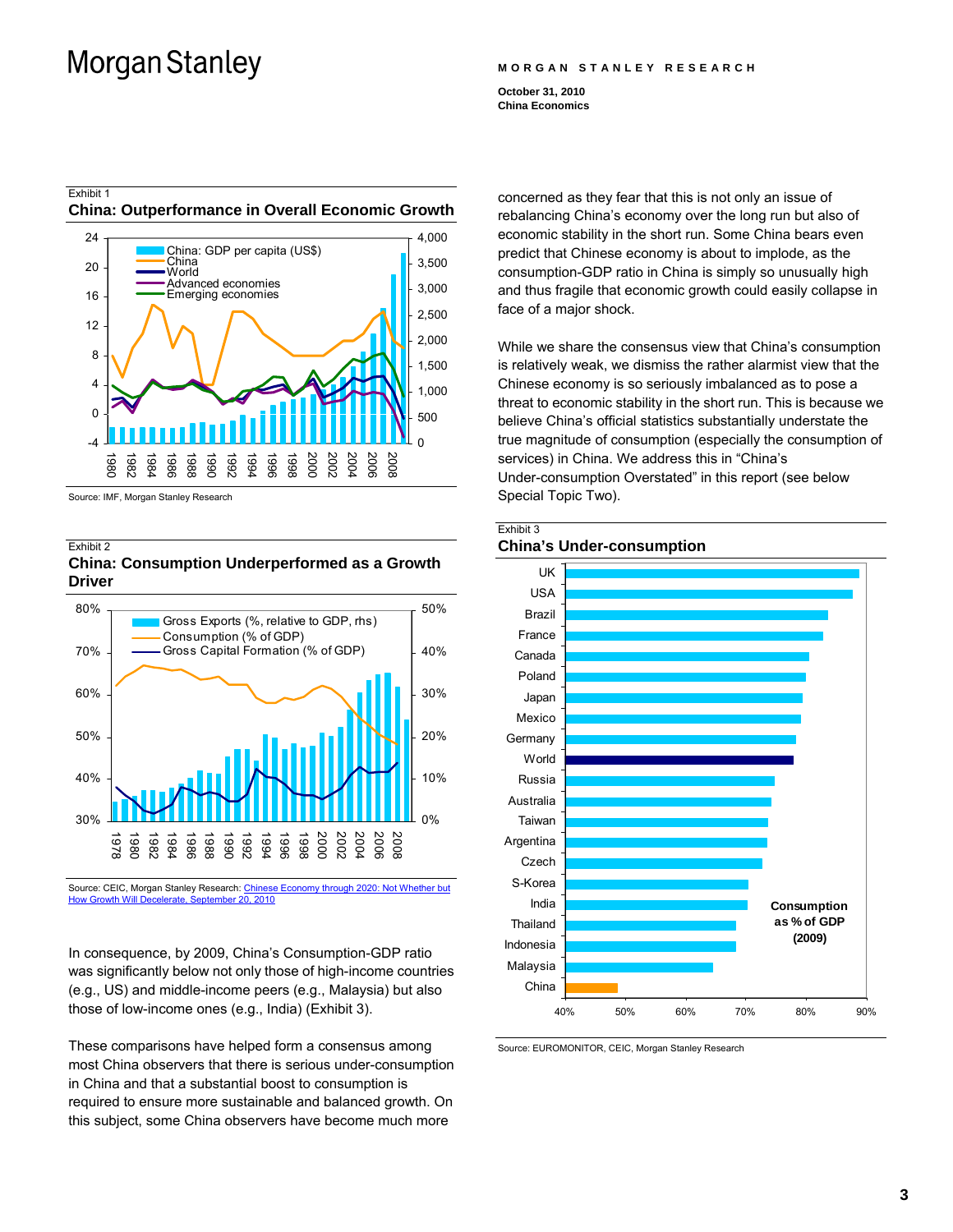#### **MORGAN STANLEY RESEARCH**

**October 31, 2010 China Economics** 

## **China's Consumption at an Inflection Point: Empirical Evidence**

China's economy is at an inflection point beyond which we believe consumption is likely to outperform strongly over the next decade.

As argued the first installment of the "Chinese Economy through 2020" series, the Chinese economy is at an inflection point similar to that of Japan in 1969 and of Korea in 1988. (*[Chinese Economy through 2020: Not Whether but How](http://linkback.morganstanley.com/web/sendlink/webapp/BMServlet?file=i9qnqik8-3nuq-g000-9890-0025b3a40200&store=0&user=9hwhc2awr4v-0&__gda__=1413534831_17d841af5714ea8bd6c85ee70317dd1e) [Growth Will Decelerate,](http://linkback.morganstanley.com/web/sendlink/webapp/BMServlet?file=i9qnqik8-3nuq-g000-9890-0025b3a40200&store=0&user=9hwhc2awr4v-0&__gda__=1413534831_17d841af5714ea8bd6c85ee70317dd1e)* September 20, 2010). History suggests that, beyond this inflection point, the economic structure tends to undergo profound transformation, with the three key ratios of the economy--consumption-GDP, service sector-GDP, and labor income-GDP--rising rapidly.

For instance, Japan's consumption-GDP ratio increased from 60% in 1969 to 69% in 1979, and Korea's from 60% in 1988 to 65% in 1998, as consumption growth began to significantly outpace overall economic growth.

#### Exhibit 4 **China's Consumption at an Inflection Point: Historical Precedents**



Source: Morgan Stanley Research; [Chinese Economy through 2020: Not Whether but How](http://linkback.morganstanley.com/web/sendlink/webapp/BMServlet?file=i9qnqik8-3nuq-g000-9890-0025b3a40200&store=0&user=9hwhc2awr4v-0&__gda__=1413534831_17d841af5714ea8bd6c85ee70317dd1e) [Growth Will Decelerate, September 20, 2010](http://linkback.morganstanley.com/web/sendlink/webapp/BMServlet?file=i9qnqik8-3nuq-g000-9890-0025b3a40200&store=0&user=9hwhc2awr4v-0&__gda__=1413534831_17d841af5714ea8bd6c85ee70317dd1e)

## **China's Consumption at an Inflection Point: Theory**

In our view, a country is justified in accumulating physical capital and wealth at early stage of development to pave the way for the transition towards the more consumption-driven growth. For a developing economy, saving is an essential and integral part of industrialization process. History has shown that the only way to industrialize an economy is to increase the capital-labor ratio so that poor farmers can be equipped with

industrial machines and equipment to produce goods that have higher value than farming. To install that piece of machinery, you need to save and invest.

There are a number of theories that shed light on the development stages of a country, with the most popular ones including the *"U curve" theory, Rostow's Stages of Growth,* and *Chenery's Division of Industrialization Stages.*

#### Exhibit 5 **China's Consumption at an Inflection Point: an Analytical Framework**



Source: Morgan Stanley Research

- The *"U curve"* is the most straightforward theory explaining the trajectory of economic transition, in which the investment intensity of the economy (or investment-GDP ratio) keeps rising during the early state of industrialization until an inflection point is reached, beyond which the consumption intensity of the economy (consumption-GDP ratio) starts to bottom out.
- The Rostow's Stages of Growth is one of the major analytical frameworks that explain the pattern of economic development. It postulates that economic modernization occurs in five basic stages of varying length, featuring 'traditional society', 'preconditions for take-off', 'take-off', 'drive to maturity', and 'age of high mass consumption'. Rostow asserts that countries go through each of these stages fairly linearly and describes a number of conditions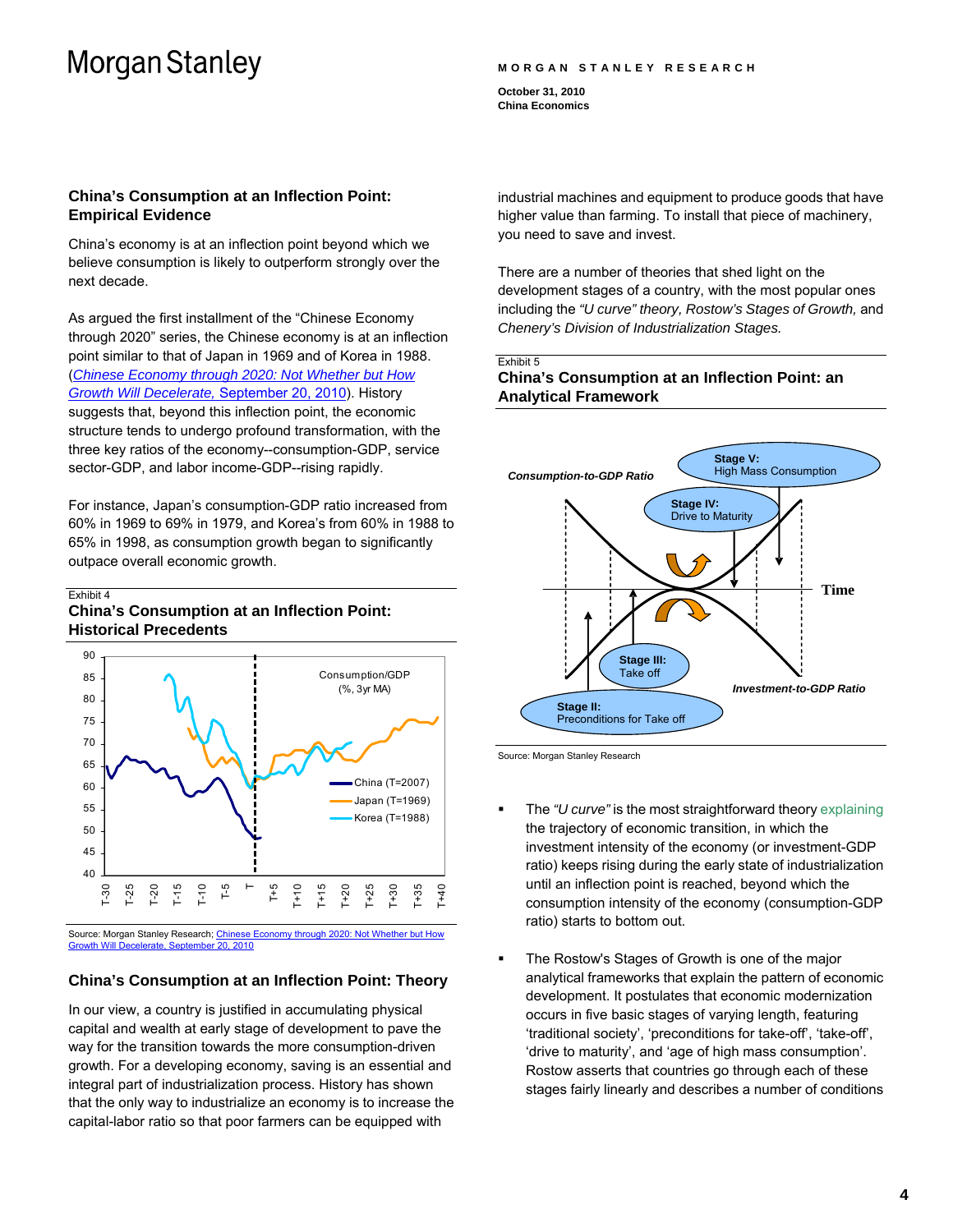#### **MORGAN STANLEY RESEARCH**

**October 31, 2010 China Economics** 

that would likely occur to investment, consumption and social trends at each stage. $^{\rm 1}.$  $^{\rm 1}.$  $^{\rm 1}.$ 

We unify the two theories--*"U curve"* and "*Rostow's Stages of Growth"*--into one framework to help illustrate the potential consumption trends in China (Exhibit 5). According to *Rostow's Stages of Growth* theory, an economy's development divides into five stages. China appears to be passing Stage III of "takeoff" and poised to transition into the Stage IV of "Drive to Maturity". The "Drive to Maturity" features as "rebalancing among sectors, great poverty reduction, improving living standard as the society no longer needs to sacrifice its comfort in to order to strengthen certain sectors". Fitting the *Rostow's Stages of Growth* into *"U curve"* framework, the consumption intensity declines in the stages of "pre-conditions for takeoff" and "takeoff" but is set to rebound in the stage of "drive to maturity".

### **Size up China's Consumption through 2020: Three Illustrative Scenarios**

We construct three scenarios to help illustrate how consumption in China will likely evolve through 2020 relative to that of US and the world economies. These scenario analyses are based on the forecasts we laid out in the first installment of the "Chinese Economy through 2020" series, which benchmark the footprints of the transition experiences of developed economies such as Japan and Korea (*[Chinese Economy](http://linkback.morganstanley.com/web/sendlink/webapp/BMServlet?file=i9qnqik8-3nuq-g000-9890-0025b3a40200&store=0&user=9hwhc2awr4v-0&__gda__=1413534831_17d841af5714ea8bd6c85ee70317dd1e)  [through 2020: Not Whether but How Growth Will Decelerate](http://linkback.morganstanley.com/web/sendlink/webapp/BMServlet?file=i9qnqik8-3nuq-g000-9890-0025b3a40200&store=0&user=9hwhc2awr4v-0&__gda__=1413534831_17d841af5714ea8bd6c85ee70317dd1e)*, [September 20, 2010](http://linkback.morganstanley.com/web/sendlink/webapp/BMServlet?file=i9qnqik8-3nuq-g000-9890-0025b3a40200&store=0&user=9hwhc2awr4v-0&__gda__=1413534831_17d841af5714ea8bd6c85ee70317dd1e)).

#### Exhibit 6

 $\overline{a}$ 

### **Assumptions for Forecasts under Different Scenarios**

|                | Real                       | <b>CPI</b> | <b>Incremental USD/CNY</b> |      |
|----------------|----------------------------|------------|----------------------------|------|
|                | GDP                        | Inflation  | <b>Consumption</b>         | Rate |
|                | Growth (%)                 | Growth (%) | Intensity (ppt) (end 2020) |      |
|                | (average change per annum) |            |                            |      |
| Base-case      | 8.0                        | 3.5        | 0.7                        | 5.5  |
| Alternative I  | 9.5                        | 25         | $-0.5$                     | 6.0  |
| Alternative II | 65                         | 4.0        | 14                         | 5.0  |

Source: Morgan Stanley Research

The key parameters under different scenarios are summarized in Exhibit 6:

 **Base Case (70% probability):** We expect annual real GDP growth and CPI inflation at 8.0% and 3.5% per year

in our base case. Meanwhile, benchmarking with the experiences of Japan and Korea during the takeoff period of consumption, the increment of consumption intensity per year is set at 0.7ppt per annum, which would bring consumption intensity to 56% by 2020 from 49% in 2009. The USD/CNY exchange rate is expected to reach 5.5 by 2020.

- **Alternative Scenario I current trends continue (20% probability):** the Chinese economy continues 'business as usual' with no material change from the previous decade – featuring strong growth (GDP: 9.5% YoY), modest inflation (CPI: 2.5% YoY), and no meaningful transformation of the economic structure (consumption intensity slide 0.5pp per annum to 44% in 2020). RMB exchange rate mechanism reform is slower-than-expected such that the USD/CNY rate reaches 6.0 by 2020.
- **Alternative Scenario II a Japanese-style adjustment (10% probability):** a Japan-style transition featuring a drastic deceleration of growth (GDP 6.5% YoY) and structural adjustment (consumption intensity improve 1.4pp per annum to 63% in 2020). Such a scenario could be catalyzed either by very proactive (perhaps draconian) policy intervention to artificially correct the structure of the economy or external such external shocks as a complete meltdown in external demand and sustained surge in international commodities prices due to supply shocks. The pace of RMB FX reform accelerates under Alt II (RMB/USD at 5 by 2020).

| Exhibit 7                                         |  |
|---------------------------------------------------|--|
| <b>Assumptions for Forecasts for US and World</b> |  |
| <b>Economies</b>                                  |  |

|       | Real                       | CPI              | <b>Incremental</b> |  |
|-------|----------------------------|------------------|--------------------|--|
|       | <b>GDP</b>                 | <b>Inflation</b> | <b>Consumption</b> |  |
|       | Growth (%)                 | Growth (%)       | Intensity (ppt)    |  |
|       | (average change per annum) |                  |                    |  |
| US    | 27                         | 1.6              | $-0.5$             |  |
| World | 4.5                        | 2.9              | 0.O                |  |

Source: IMF, Morgan Stanley Research

**US/World Growth***:* in the aftermath of the global financial crisis, we assume that US's trend growth to be low, averaging 2.7% of real GDP growth and 1.6% of CPI inflation during 2010-2020. This assumption is based on IMF's latest World Economic Outlook for 2010-15 with moving average of previous three years for 2016-20. Meanwhile, reflecting the need for US households to repair their balance sheet by saving more, we assume that the consumption intensity in the US would decline 0.5ppt per annum. Finally, we assume the trend growth of

<span id="page-4-0"></span><sup>1</sup> W. W. Rostow. *The Stages of Economic Growth: A Non-Communist Manifesto* Cambridge University Press (1960)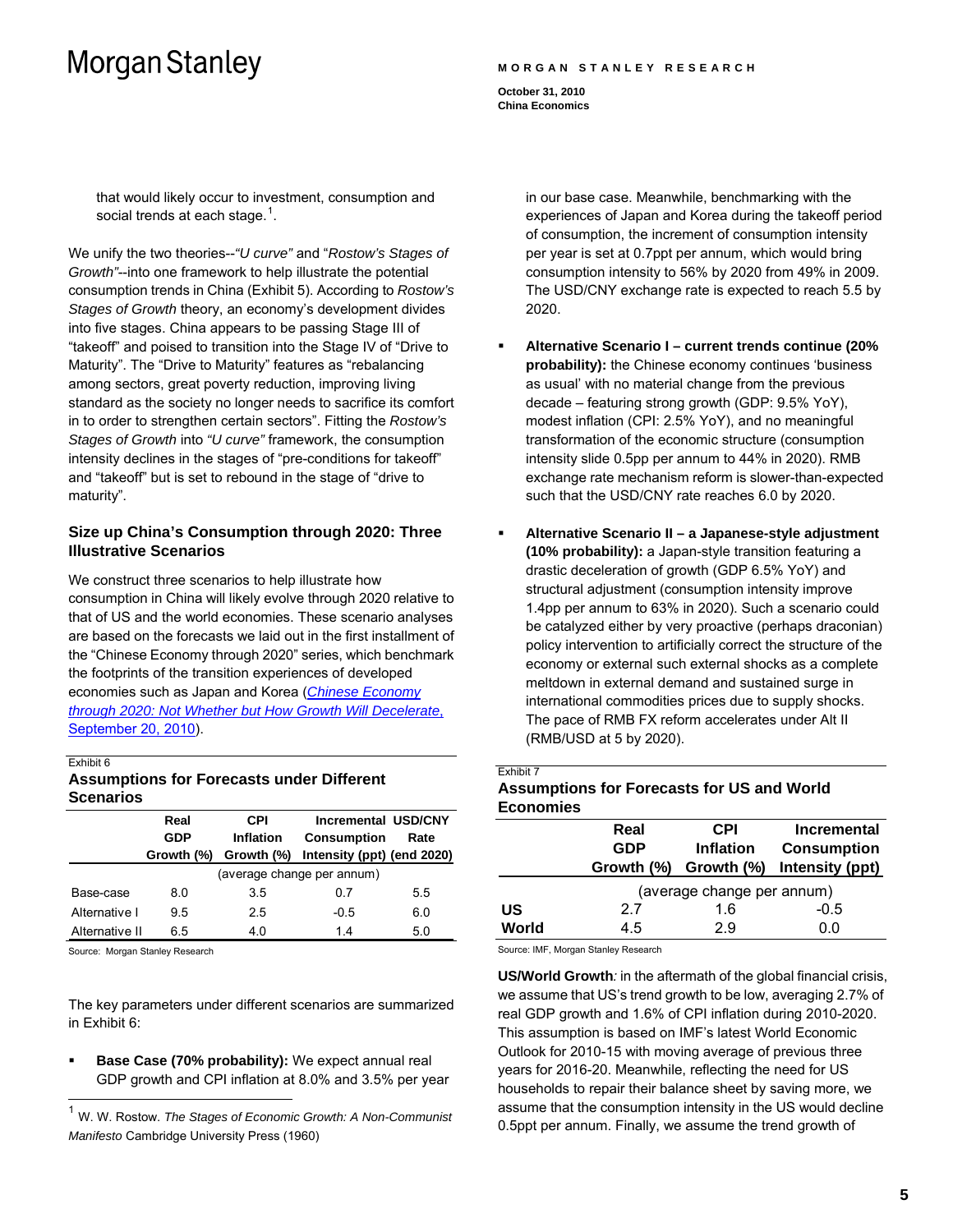#### **MORGAN STANLEY RESEARCH**

**October 31, 2010 China Economics** 

world GDP of 4.5% with 2.9% of average CPI inflation during 2011-2020 (IMF forecasts during 2010-15 and rolling average of previous three years for 2016-20), while the consumption intensity would stay unchanged at its current level (Exhibit 7).

### **The Results from Scenario Analyses:**

 **China's incremental consumption** in US dollar terms overtook that of the US for the first time in 2008 (Exhibit 8). While incremental consumption for the US was negative in 2009 as the result of financial crisis, China still managed to maintain expansion, suggesting that it had replaced the US as a primary driver of global consumption growth. Going forward, we expect China's incremental consumption to dwarf that of the US thanks to faster headline GDP growth and rising consumption intensity as the underlying economic structure evolves. By 2020, we estimate China's annual incremental consumption should be roughly double the US's under our base-case scenario (Exhibit 8).

#### Exhibit 8

## **China: Illustrative Forecasts of Incremental Consumption under Base-case Scenario**



Source: CEIC, Morgan Stanley Research

- **Total consumption**: In our base-case scenario, China's consumption would reach two-thirds of the US's level by 2020 from about 9% in 2000 and 20% in 2010. Meanwhile, the contribution of China to world total consumption will rise to 12% by 2020 from 3% in 2000 and 5.4% in 2010 while US's contribution will decline to 18.3% by 2020 from 27% in 2010 (Exhibit 9).
- **Additional Colors from Alternative Scenarios:** In terms of incremental consumption, China will reach 1.2 times of

US and 12% of world total under Alternative Scenario I but 2.5 times of US and 24% of world total under Alternative Scenario II. In terms of total consumption, China will reach 49% of US and 9% of world total under Alternative Scenario I but 74% of US and 14% of world total under Alternative Scenario II.

 Of particular note, we envisage Alternative Scenario II would feature a "Japanese style adjustment", namely despite a relatively sharp slowdown in headline GDP growth, consumption growth remained very robust, as the consumption-GDP ratio rose rapidly after the inflection point was crossed (Exhibit 4).

Exhibit 0

## **China: Illustrative Forecast of Total Consumption under Base-case Scenario**



Source: CEIC, Morgan Stanley Research

| Exhibit 10                                          |                                                        |                    |                                                    |                    |  |  |
|-----------------------------------------------------|--------------------------------------------------------|--------------------|----------------------------------------------------|--------------------|--|--|
| <b>China: Illustrative Forecasts of Consumption</b> |                                                        |                    |                                                    |                    |  |  |
|                                                     | <b>Incremental</b><br><b>Consumption</b><br>as % of US |                    | Incremental<br><b>Consumption</b><br>as % of World |                    |  |  |
|                                                     |                                                        |                    |                                                    |                    |  |  |
|                                                     |                                                        |                    |                                                    |                    |  |  |
|                                                     | 2010                                                   | 2020               | 2010                                               | 2020               |  |  |
| Base-case                                           | 117%                                                   | 210%               | 13%                                                | 20%                |  |  |
| <b>Alternative I</b>                                | 117%                                                   | 123%               | 13%                                                | 12%                |  |  |
| <b>Alternative II</b>                               | 117%                                                   | 246%               | 13%                                                | 24%                |  |  |
|                                                     | Total                                                  |                    | <b>Total</b>                                       |                    |  |  |
|                                                     |                                                        | <b>Consumption</b> |                                                    | <b>Consumption</b> |  |  |
|                                                     |                                                        | as % of US         |                                                    | as % of World      |  |  |
|                                                     | 2010                                                   | 2020               | 2010                                               | 2020               |  |  |
| Base-case                                           | 20%                                                    | 66%                | 5%                                                 | 12%                |  |  |
| <b>Alternative I</b>                                | <b>20%</b>                                             | 49%                | 5%                                                 | 9%                 |  |  |
| <b>Alternative II</b>                               | <b>20%</b>                                             | 74%                | 5%                                                 | 14%                |  |  |

Source: Morgan Stanley Research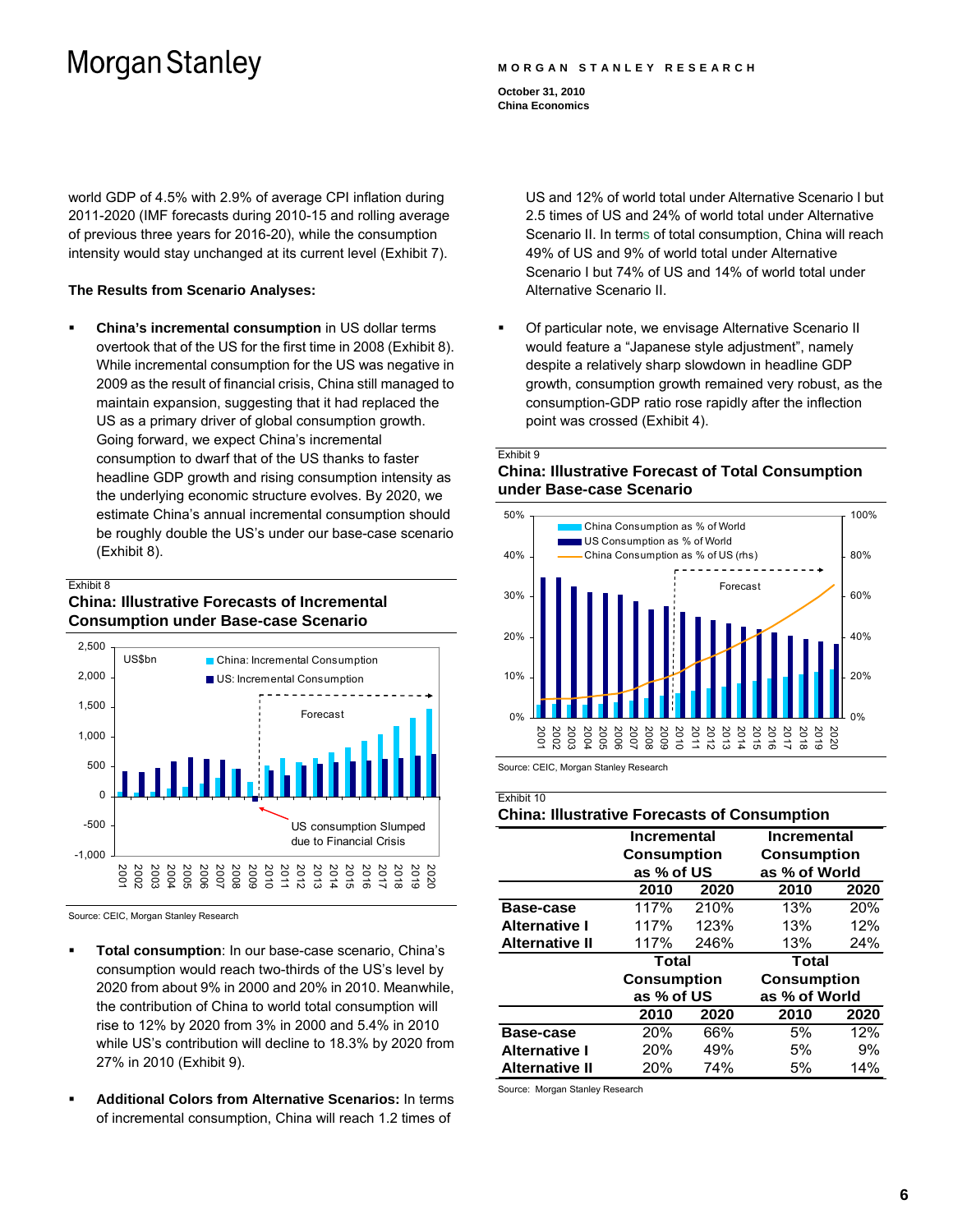#### **MORGAN STANLEY RESEARCH**

**October 31, 2010 China Economics** 

### **A Golden Age for Consumption: Three Pillars**

China's consumption is at an inflection and we believe China is about to enter a Golden Age for consumption, in our view. We come to this conclusion by drawing on the development experiences of Japan and Korea, which, we believe, are most relevant to gauging the long-run outlook for China. While the analyses under different scenarios help quantify the potential size of aggregate consumption in China through 2020, they are mostly for illustration purpose. The key remaining question is how this Golden Age for consumption will materialize. More specifically, what are the potential drivers for consumption in practice?

A Golden Age for consumption would feature two key aspects: a) strong expansion of consumption; and b) profound evolution of consumption structure, in our view. To realize the former would entail strong household income growth and/or lower saving ratio. We identify eight drivers that would help usher in a Golden Age for consumption in China: 1) economic growth; 2) wage increase; 3) development of service industries; 4) public expenditure; 5) income redistribution; 6) aging population; 7) urbanization; and 8) level of economic development. We group these eight drivers under three pillars that underpin a golden age for consumption in China: a) rising income; b) lower saving ratio; and c) consumption upgrading (Exhibit 13).

#### Exhibit 13

## **Three Pillars Underpin a Golden Age for Consumption through 2020**



Source: Morgan Stanley Research

## **Pillar I: Rising Income**

The primary source of consumption growth stems from household income growth. Since compensation of labor is the most important source of income for the vast majority of Chinese households, household income in China is primarily a function of overall economic growth, labor-intensify of the economy, and wage rates. Looking ahead, we expect all three factors will provide robust support to rapid income growth over the next decade.

### **(1) Economic Growth**

Under the base case scenario, we believe the Chinese economy will still be able to maintain an average of 8% growth per annum over the next decade: That is a slowdown of slightly more than 2 percentage points from the average growth achieved in the previous decade. We expect the deceleration in China's growth to be slower than that displayed by either Japan or Korea. Average CPI inflation over the next decade would be 3.5%, a significant acceleration from the average inflation rate of 1.9% over the previous decade. The higher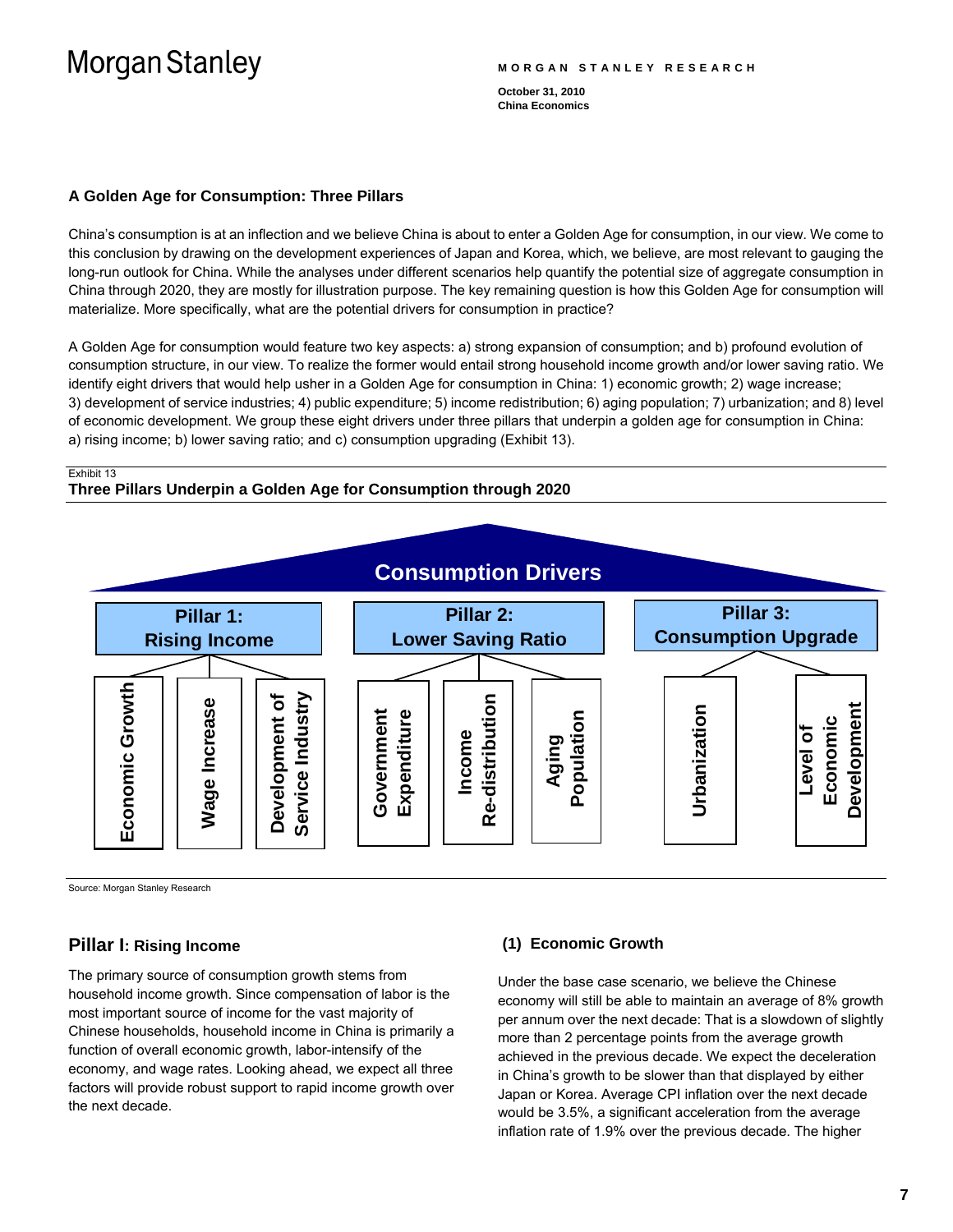inflation rate mainly reflects a labor market that is increasingly normalized. At this pace of development, China's nominal GDP would triple from its current size, reaching Rmb103tn. Assuming an average 3% appreciation of the Renminbi against the US dollar per annum, Chinese nominal GDP in US dollar terms would quadruple its current size, reaching US\$20tn by 2020 (*[Chinese Economy through 2020: Not Whether but How](http://linkback.morganstanley.com/web/sendlink/webapp/BMServlet?file=i9qnqik8-3nuq-g000-9890-0025b3a40200&store=0&user=9hwhc2awr4v-0&__gda__=1413534831_17d841af5714ea8bd6c85ee70317dd1e) [Growth Will Decelerate](http://linkback.morganstanley.com/web/sendlink/webapp/BMServlet?file=i9qnqik8-3nuq-g000-9890-0025b3a40200&store=0&user=9hwhc2awr4v-0&__gda__=1413534831_17d841af5714ea8bd6c85ee70317dd1e)*, September 20, 2010).

### **(2) Development of Service Industries: Job-rich Growth**

China's service sector is underdeveloped. Since the sector tends to be labor intensive, this has made China's growth largely 'jobless'. Looking ahead, as service sector develops, the labor intensity of the economy will increase, helping to boost household income growth, in our view.

- **Despite three decades of rapid development, the tertiary** industry (service) represented just 42% of total GDP in 2009, not only far below the advanced economies (such as US and Japan) but also developing peers (e.g. India) (Exhibit 14). Even compared to the levels in Japan 40 years ago and Korea 20 years ago, China's service sector is lagging (Exhibit 14).
- The service sector is labor intensive, thus its lack of development helps to explain the 'jobless' growth in China over the past two decades (Exhibit 15) (*[Chinese Economy](http://linkback.morganstanley.com/web/sendlink/webapp/BMServlet?file=3s76q6e2-3nv4-g000-b730-002655211300&store=0&user=j2osfc1xpeqp-0&__gda__=1414584778_fab69c8e1e0c36e28f2504dc8ed4b840)  [through 2020 \(Part 2\): Labor Supply to Remain Abundant](http://linkback.morganstanley.com/web/sendlink/webapp/BMServlet?file=3s76q6e2-3nv4-g000-b730-002655211300&store=0&user=j2osfc1xpeqp-0&__gda__=1414584778_fab69c8e1e0c36e28f2504dc8ed4b840)*, [October 2010](http://linkback.morganstanley.com/web/sendlink/webapp/BMServlet?file=3s76q6e2-3nv4-g000-b730-002655211300&store=0&user=j2osfc1xpeqp-0&__gda__=1414584778_fab69c8e1e0c36e28f2504dc8ed4b840)).
- Looking ahead, we expect service sector growth to outpace overall economic growth such that service-service sector as percent of GDP will keep rising, by following the developmental experiences of Japan and Korea (Exhibit 14).
- **•** Development of service sector will help improve the labor intensity of the economy and boost the share aggregate labor compensation in national income (Exhibit 16).

#### **MORGAN STANLEY RESEARCH**

**October 31, 2010 China Economics** 

Exhibit 14



### **…Even Compared to Japan and Korea at Similar Stage of Development**



Source: CEIC, Morgan Stanley Research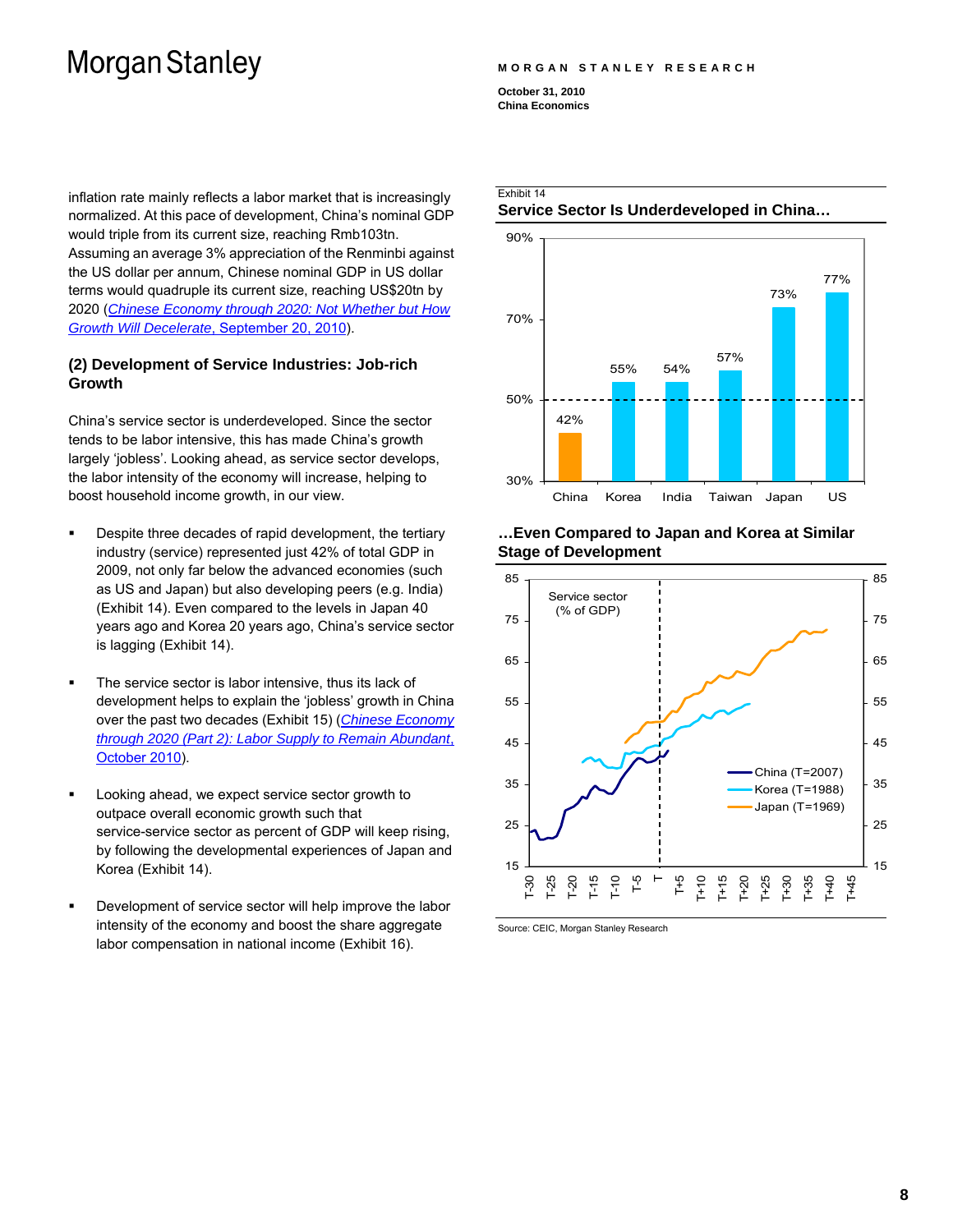#### **MORGAN STANLEY RESEARCH**

**October 31, 2010 China Economics** 



### **China's 'Jobless' Growth**

Exhibit 15

Source: CEIC, Morgan Stanley Research

### Exhibit 16

## **Development of Service Sector Is Job-rich Growth**



Source: CEIC, Morgan Stanley Research.

#### **(3) Wage Increases**

Labor market normalization has been under way for several years in China, which should underpin sustained wage growth over the long run. The unit labor cost in the industrial sector start to register largely positive growth since 2004, which represents the beginning of the end of surplus labor supply in China, in our view (Exhibit 17). Moreover, since then, seasonal labor shortage especially in coastal areas (i.e., around Chinese New Year) has become the norm instead of the exception (*[China Economics Should We Be Worried about Large](http://linkback.morganstanley.com/web/sendlink/webapp/BMServlet?file=3v23r6u8-3nv4-g000-89d1-002655211000&store=0&user=j2osi852tvrt-0&__gda__=1414585083_48d4057cbc987b644499fe443839f7da)  [Minimum Wage Hikes](http://linkback.morganstanley.com/web/sendlink/webapp/BMServlet?file=3v23r6u8-3nv4-g000-89d1-002655211000&store=0&user=j2osi852tvrt-0&__gda__=1414585083_48d4057cbc987b644499fe443839f7da)*? June 7, 2010).

### Exhibit 16 **Wage Growth in Industrial Sectors**



Source: CEIC, Morgan Stanley Research

Looking ahead through 2020, we believe labor supply in China will remain abundant and unlikely become a binding constraint that would cause overall economic growth to slow down sharply (*[Chinese Economy through 2020 \(Part 2\): Labor](http://linkback.morganstanley.com/web/sendlink/webapp/BMServlet?file=3s76q6e2-3nv4-g000-b730-002655211300&store=0&user=j2osfc1xpeqp-0&__gda__=1414584778_fab69c8e1e0c36e28f2504dc8ed4b840)  [Supply to Remain Abundant](http://linkback.morganstanley.com/web/sendlink/webapp/BMServlet?file=3s76q6e2-3nv4-g000-b730-002655211300&store=0&user=j2osfc1xpeqp-0&__gda__=1414584778_fab69c8e1e0c36e28f2504dc8ed4b840)*, October 2010). That said, as labor market normalization is under way, wage growth in China is more likely to be strong--in line with labor productivity growth--instead of being depressed by the large pool of surplus labor, which has been the case over the past 30 years, in our view.

On the policy front, a key policy priority under the  $12<sup>th</sup>$  Five-year Plan is to make sure labor compensation to increase in line with overall economic growth. To this end, a large majority of provinces in China raised local minimum wages this year, and the authorities are reportedly mulling approving a Wage Bill, which features a collective wage negotiation mechanism.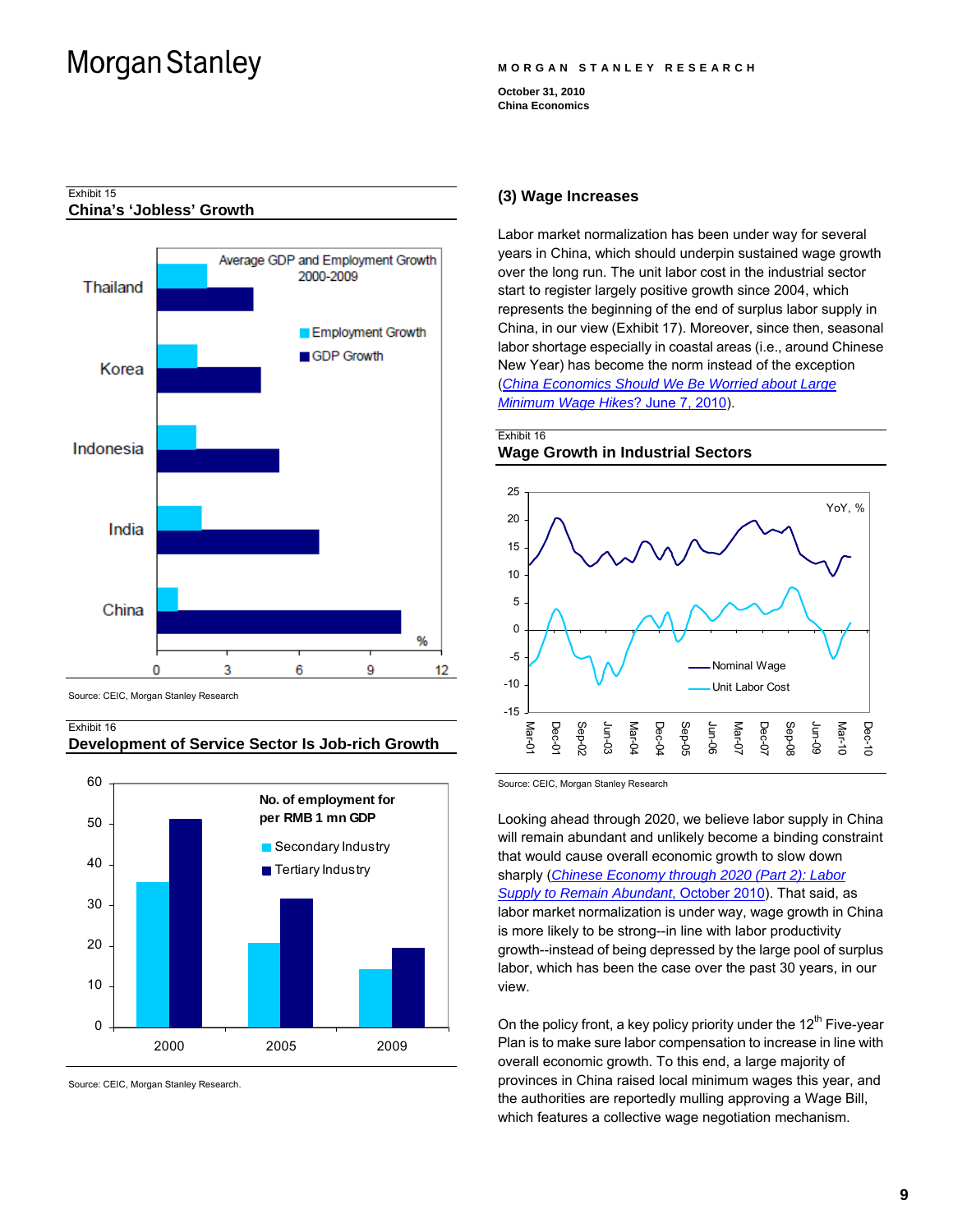#### **MORGAN STANLEY RESEARCH**

**October 31, 2010 China Economics** 

## **Pillar II: Lower Saving Ratio --Household Saving Ratio to Peak Out**

A declining saving ratio would boost consumption growth, given income growth. We expect Chinese households' saving ratio to peak out and even start to decline through 2020. The potential trends of three important factors over the coming decade will help bring about a lower household saving ratio, in our view. First, more government expenditure on public goods (e.g., express rail train, social housing) and services (e.g., education, healthcare) would help lower the precautionary savings of households. Second, income redistribution would help lower overall saving ratio, as the saving ratio of high income households tend to be higher than that of low-income households. Third, as population aging kicks in, the average saving ratio tend to decline.

## **(1) Government Expenditure on Public Goods and Services Helps Reduce Precautionary Savings**

Government expenditure helps to reduce precautionary savings by households. The social welfare system has gone through profound changes during China's transition from planned to market economy. Under the planned economy, social welfare such as education, medical service, housing and pension were largely free such that personal expenditures on those were almost negligible. The subsequent reform of the public welfare system has made education, medical services, and housing much more expensive than before or even unaffordable for the poor. Consequently, households have to save more to pay for those used-to-be public goods and services. Precautionary savings increase sharply as a result, crowding out consumption. For example, given low penetration of commercial medical insurance in China, the portion of health expenditure financed by government (45% in 2007) was very low in China, which requires household to set aside noticeable amount of additional saving for the health expenditures of family members (Exhibit 17).

In recent years, Chinese government has realized the importance and urgency to mend its social welfare system to unlock the consumption. Ambitious plans are being implemented in (1) Health care reform aiming at full coverage of basic medical services; (2) Pension reform to address the problems stemming from aging society; and (3) aggressive push-forward in Social housing program to provide affordable housing to low-income households. As these policy initiatives are being progressively carried out, it would reduce uncertainty and boost confidence of households and therefore lower the current precautionary savings ratio.

## Exhibit 17





Source: World Bank, CEIC, Morgan Stanley Research

## **(2) Income Redistribution**

Income inequality in China has widened during over the past decade. Addressing this has become, and will remain, a key policy priority.

 The Gini Coefficient, the measure of the income inequality, has been rising since the debut of economic reform in late 1970s. The indicator has passed the red line of "40%" in 2000s, suggesting that income disparity in China is already quite serious (Exhibit 18). While China stopped publishing Gini Coefficient in 2005, we estimate that this indicator may have reached over 50% by 2009, or close to the levels of Latin-American countries such as Brazil, Peru, and Argentina (Exhibit 18).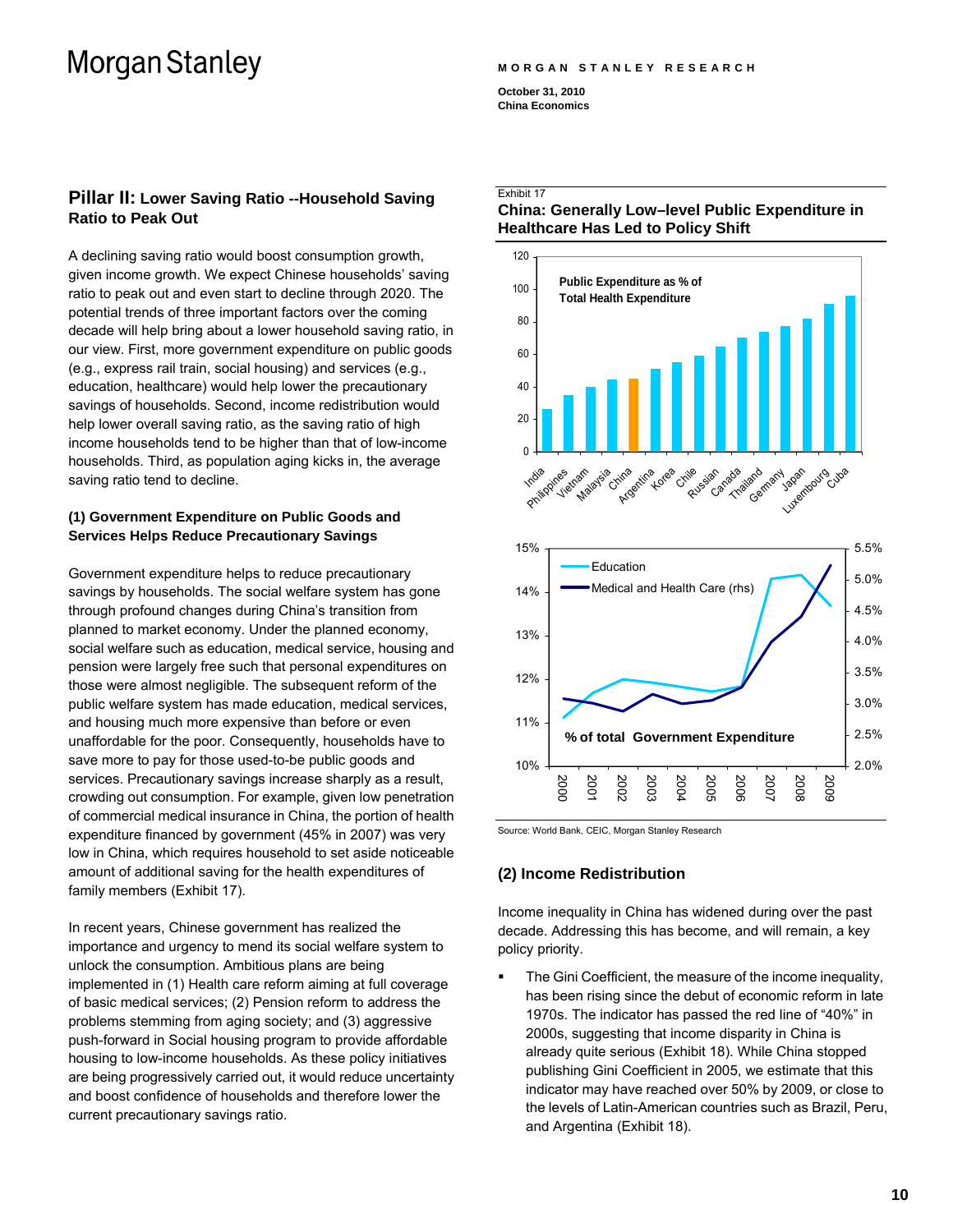#### **MORGAN STANLEY RESEARCH**

**October 31, 2010 China Economics** 

Exhibit 19

### Exhibit 18 **Deterioration in Income Inequality**





Source; CEIC, Morgan Stanley Research \* 2009 Gini Coefficient was an estimated figure.

 Since the propensity to consume is much higher in low-income households than high-income ones, the rising income inequality has a negative impact on consumption growth. There is empirical evidence that every increase of 1pp of Gini Coefficient would reduce the propensity to consumption by 0.5-0.7pp.

- Chinese authorities have realized the importance of income distribution to sustainable economic growth, especially the underpinning of consumption growth. Besides strengthening social safety net that is targeted at the poor, we expect several tax measures to be expected to be implemented soon: a) the minimum threshold for personal income tax will be raised substantially to reduce the tax burden on middle- and low- income households; b) the marginal tax rate for high income bracket will be raised to a quite high level; and c) real estate tax, or some special forms of property tax, could be implemented in 2011, as a means to tax the stock of wealth (as opposed to flow of income) owned by the rich.
- With these policy measures in place, they would help China achieve a more balanced income distribution featuring a large pool of middle-class households by 2020, according to MS Asia/EM equity strategy team led by our colleagues Jonathan Garner (Exhibit 19).



## **China's Household Income Distribution**

Source Euromonitor, Morgan Stanley EM/Asia Equity Strategy Team

### **(3) Aging Population**

Demographic profile is perhaps one of the most important factors in explaining the evolution of saving rates for an economy, especially a developing or emerging market economy. In particular, cross country data show a clear pattern that as a country's dependence ratio rises, her saving ratio tends to decline (Exhibit 20).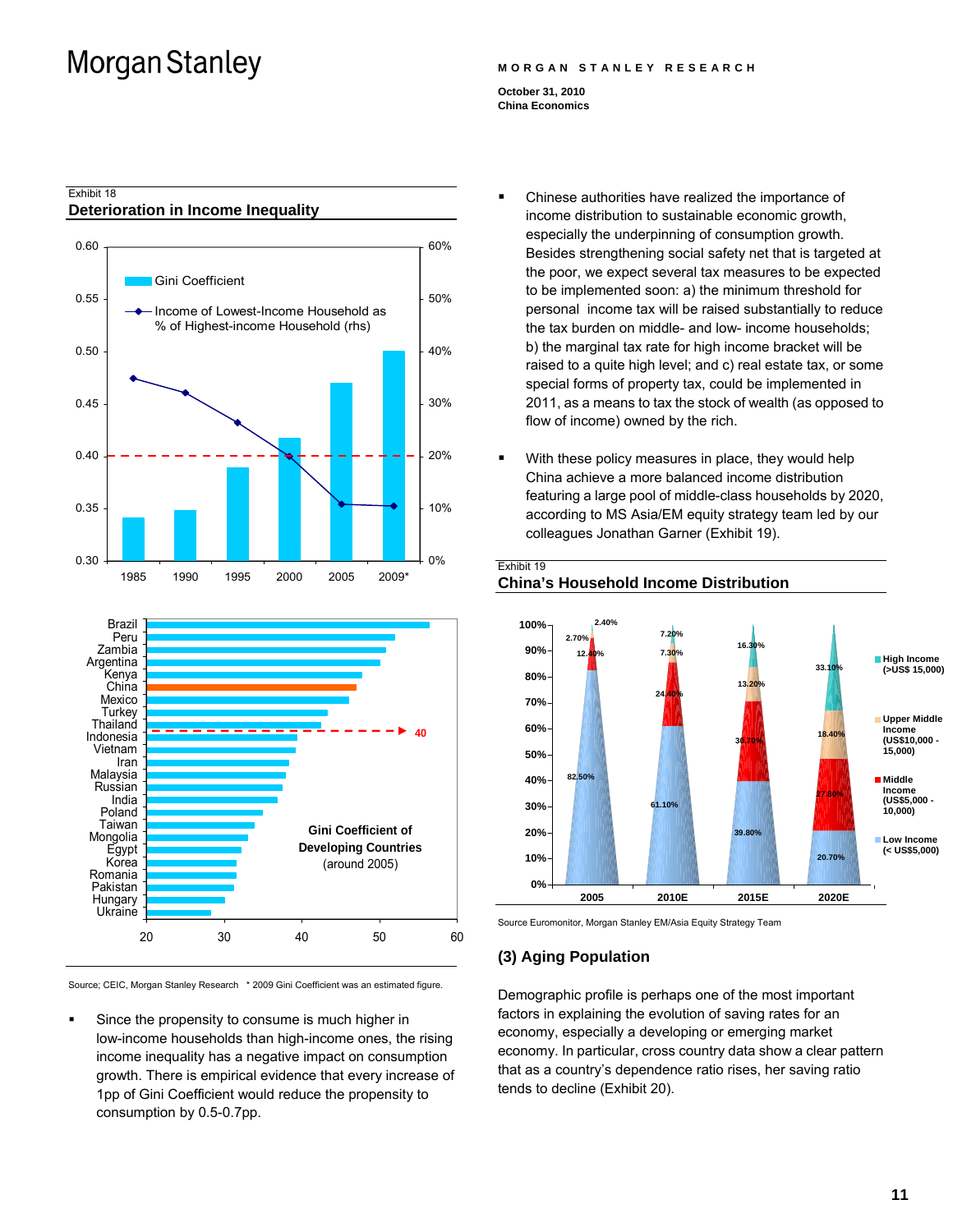#### **MORGAN STANLEY RESEARCH**

**October 31, 2010 China Economics** 



 $\Omega$ 10 20 30 40 50 1986<br>1986<br>1986<br>1988<br>1988 2020<br>2000<br>2000<br>2000 2015 2020<br>2020 2020<br>2020 2020<br>2020 2020  $3<sup>c</sup>$ 45 60 75 90 105 Aged 60+ as % of Total Population Dependency Ratios (rhs) Forecast **Aging Society China** 40 45 50 55  $60$ 65 1955 1960 1965 1970 1975 1980 1985 1990 1995 2000 2005 2010 20 25 30 35 40 45 50 Dependency Ratios National Saving Ratio (%) **Japan**

Source: World Bank, CEIC, Morgan Stanley Research

China formally became an "Aging Society" in 2005, according to the UN definition of >10% of the total population being aged above 60 (Exhibit 21). According to the UN, China's

dependency ratio will bottom in 2010 and triple to 31.1% by 2050. The rising dependence ratio suggests that the overall saving ratio in China will peak out in the coming years and start to decline perhaps as early as the  $2^{nd}$  half of the next decade.

## **Pillar III. Consumption Upgrade**

A Golden Age for consumption in China would have two key aspects: a) the rapid expansion of aggregate consumption; and b) a profound and rapid change in the structure of consumption, or consumption upgrade. Consumer's preference and taste for different products and services typically reflects the *level* of economic development. In this regard, China is perhaps special in that as the economy develops, a massive structural shift is also taking place. That is rapid urbanization, which will have important impact on the structure of consumption beyond the implications of the level of development.

## **(1) Level of Economic Development**

Reflecting sustained economic growth, the living standards of Chinese households have improved substantially since early 1980s.

- The Engel's coefficient, which is defined as the proportion of expense on food to the consumption expense and an index used to evaluate the living standards of households, has registered significant decline for both urban and rural residents (Exhibit 22).
- There has been broad-based consumption upgrade. Compared with the consumption structures in1992 and 2009, while the share of necessities like food, clothes, and home appliances declined, the shares of residence, health care and recreation, education and culture--which represent more advanced-form of consumption--have risen markedly (Exhibit 22).

**Demographics and Inflection Point for Saving Rate**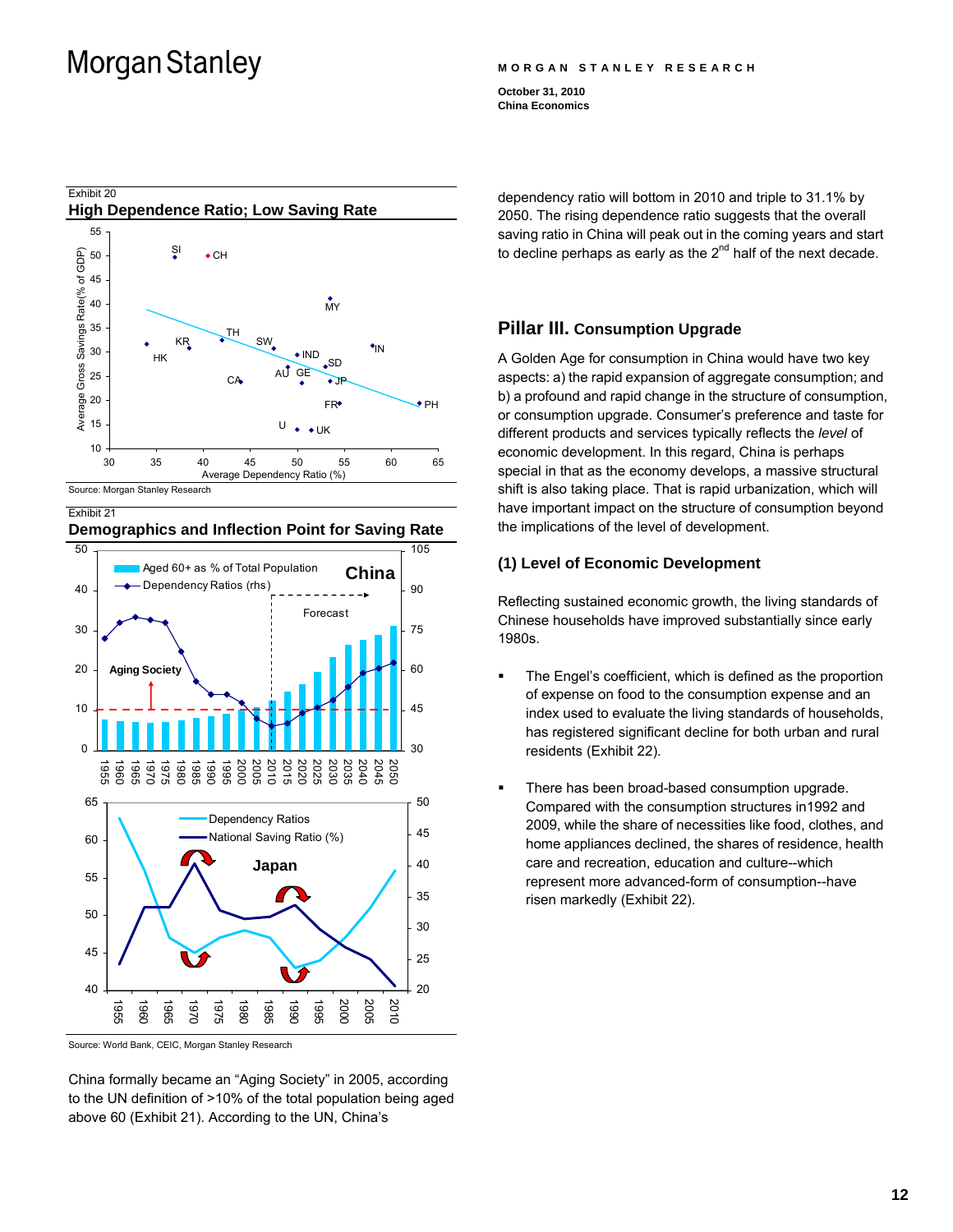#### **MORGAN STANLEY RESEARCH**

**October 31, 2010 China Economics** 

### Exhibit 22 **Declining Engel's Coefficient; Consumption Upgrading in Urban Sector**



Source: CEIC, Morgan Stanley Research

 Compared with the consumption structure of more advanced economies, the consumption upgrade in China apparently has a long way to go. Passenger car penetration is a case in point (Exhibit 23). During the 10 years after they reached the same level of development as China today, the number of passenger cars per 1,000 persons increased by 3.5 times in Japan and 6.5 times in Korea.

### Exhibit 23

### **A Long Way to Go with Consumption Upgrade in China: The Case of Passenger Cars**



Source: CEIC, Euromonitor, Morgan Stanley Research

- We find that the consumption structure of China's urban households in 2007 was close to that of Japan in 1971 (Exhibit 24). Specifically, food and clothing accounted for 37-38% of total private consumption; and housing was 15 -16% for both urban China in 2007 and Japan in 1971. For Health care, transportation & communication and recreation, education & culture, urban China in 2007 was only higher than Japan in 1971 by 1-2 pp.
- Assuming the evolution of China's urban consumption upgrade would follow Japan's pattern, we may envisage what urban China consumption structure would look like in 2020 by benchmarking that of Japan in 1984: the share of daily necessities should continue to fall with food and clothing down 6.4ppt and 1.2ppt, respectively. The top winner is Health Care which will gain 2.6ppt, followed by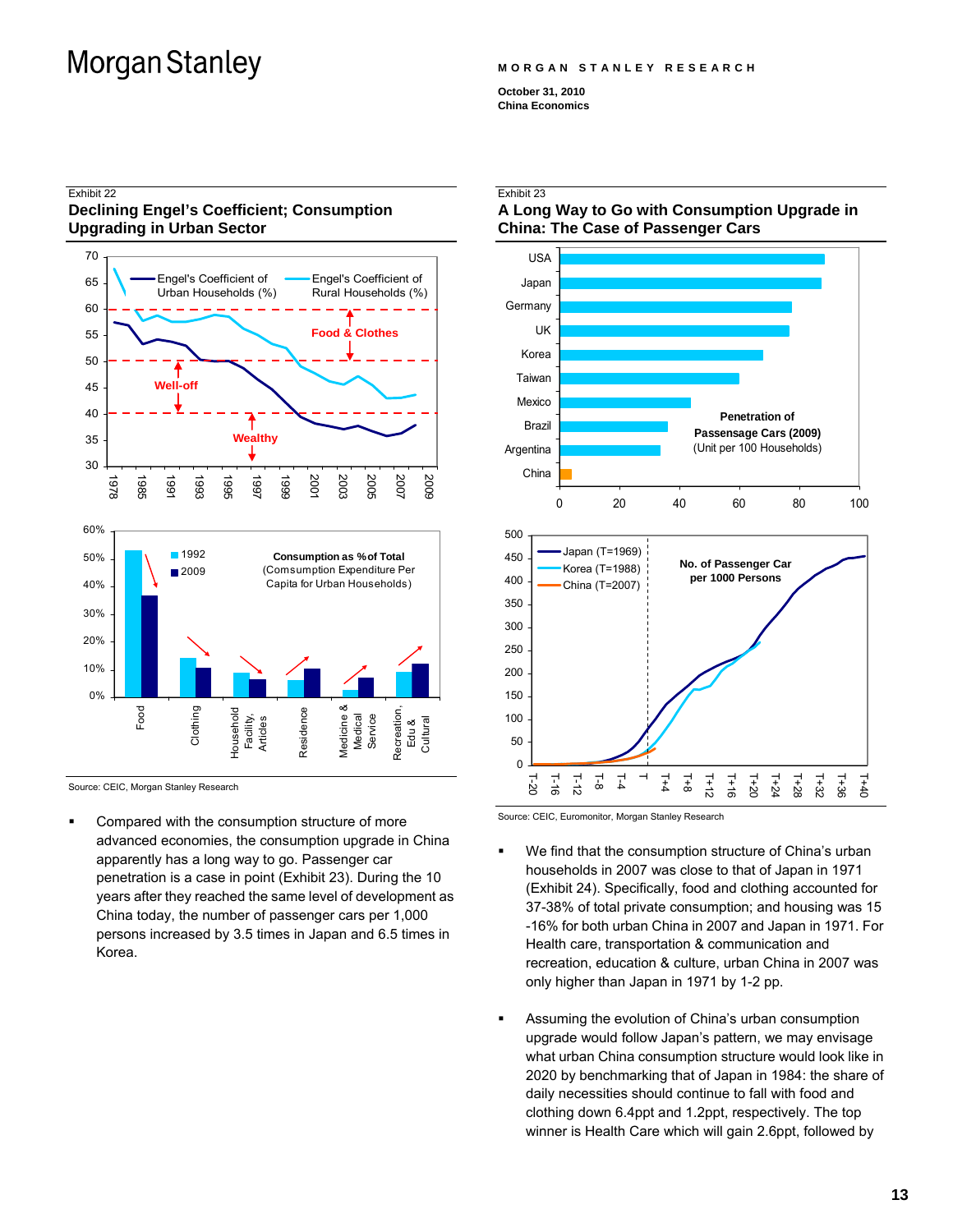Residence (2.1ppt) and Transportation & Communications (2ppt). In another word, health care, property, and auto & telecom will likely benefit most from China's consumption upgrade over the coming decade.

| Exhibit 24                                  |  |
|---------------------------------------------|--|
| <b>Consumption Upgrade: China vs. Japan</b> |  |

|                       | Japan |     | <b>Urban China</b> |     |                             |
|-----------------------|-------|-----|--------------------|-----|-----------------------------|
|                       | 1971  |     | 1984 Changes 2007  |     | 2020E                       |
| Food                  | 29%   | 23% | $-6\%$             |     | $30\% \quad \triangle 23\%$ |
| Clothing              | 8%    | 7%  | $-1\%$             |     | 8% 17%                      |
| Residence             | 17%   | 19% | 2%                 | 15% | $\times$ 17%                |
| Healthcare            | 8%    | 10% | 3%                 | 9%  | $\times$ 11%                |
| Transport & Communi   | 8%    | 10% | 2%                 | 11% | $\times$ 13%                |
| Recreation, Edu & etc | 9%    | 10% | $0\%$              | 11% | $\times$ 11%                |

Source: CEIC, Morgan Stanley Research

## **(2) Urbanization**

China has been experiencing fast urbanization in the past two decades with urbanization ratio surging from 26.4% in 1990 to 46.6% in 2009, averaging 1% per year. Over 270 million rural residents moved into urban area during 1990-2009, averaging 13 million per year. Nonetheless, China's urbanization remains low not only relative to developed economies like US, Japan, and UK but also to Asian neighbors like Korea, Malaysia and Philippines (Exhibit 25). China's urbanization is still roughly at the same level as that in US a hundred years ago.

If the current pace of urbanization is sustained in the next decade with urbanization ratio rising 1% per year, China's urbanization rate should reach 58% in 2020. If, however, the average pace were to accelerate to 1.5% per year, which is likely especially given that urbanization is now imparted a high policy priority, we estimate that urbanization rate would be able to reach 63% by 2020. This would imply that 12-20 million rural residents would be urbanized per year through 2020 (Exhibit 25) (*[China Economics: One Country, Three Economies:](http://linkback.morganstanley.com/web/sendlink/webapp/BMServlet?file=icqkvf1o-3nuq-g000-9890-0025b3a40200&store=0&user=9hwhrutyi5b-0&__gda__=1413535153_fefaac1e072302c564750d92212739f3)  [Urbanization as a Primary Driver of Growth,](http://linkback.morganstanley.com/web/sendlink/webapp/BMServlet?file=icqkvf1o-3nuq-g000-9890-0025b3a40200&store=0&user=9hwhrutyi5b-0&__gda__=1413535153_fefaac1e072302c564750d92212739f3)* March 3, 2010).

There is a large gap in income and consumption levels between urban and rural households in China. In 2009, rural household's income and consumption per capita was only 38% and 51%, respectively, that of urban households. Other than for housing, rural per-capita consumption of major goods and service was barely that 50% of urban households (Exhibit 26). The penetration of major durable goods in rural areas lags far behind that in the urban sector (Exhibit 26).

**MORGAN STANLEY RESEARCH** 

**October 31, 2010 China Economics** 



Source: CEIC, Morgan Stanley Research

We therefore expect that consumption upgrading in rural areas should mainly be reflected in the improvement in penetration of relatively low-end durable goods (Air Conditioner, Washing Machine, and Refrigerator) which have now largely reached a saturation point in urban sector.

The still sizable difference in development stage between urban and rural areas suggests that the evolution of China's consumption upgrade will differ from those of other advanced economies like Japan and Korea where the producers of consumer goods have to either look for external demand or retrench production once domestic demand is satisfied. In China, while urban residents are seeking more advanced consumption in the form of high-end durable goods and more services, the consumption upgrade in rural areas in the context of urbanization continues to generate strong demand for goods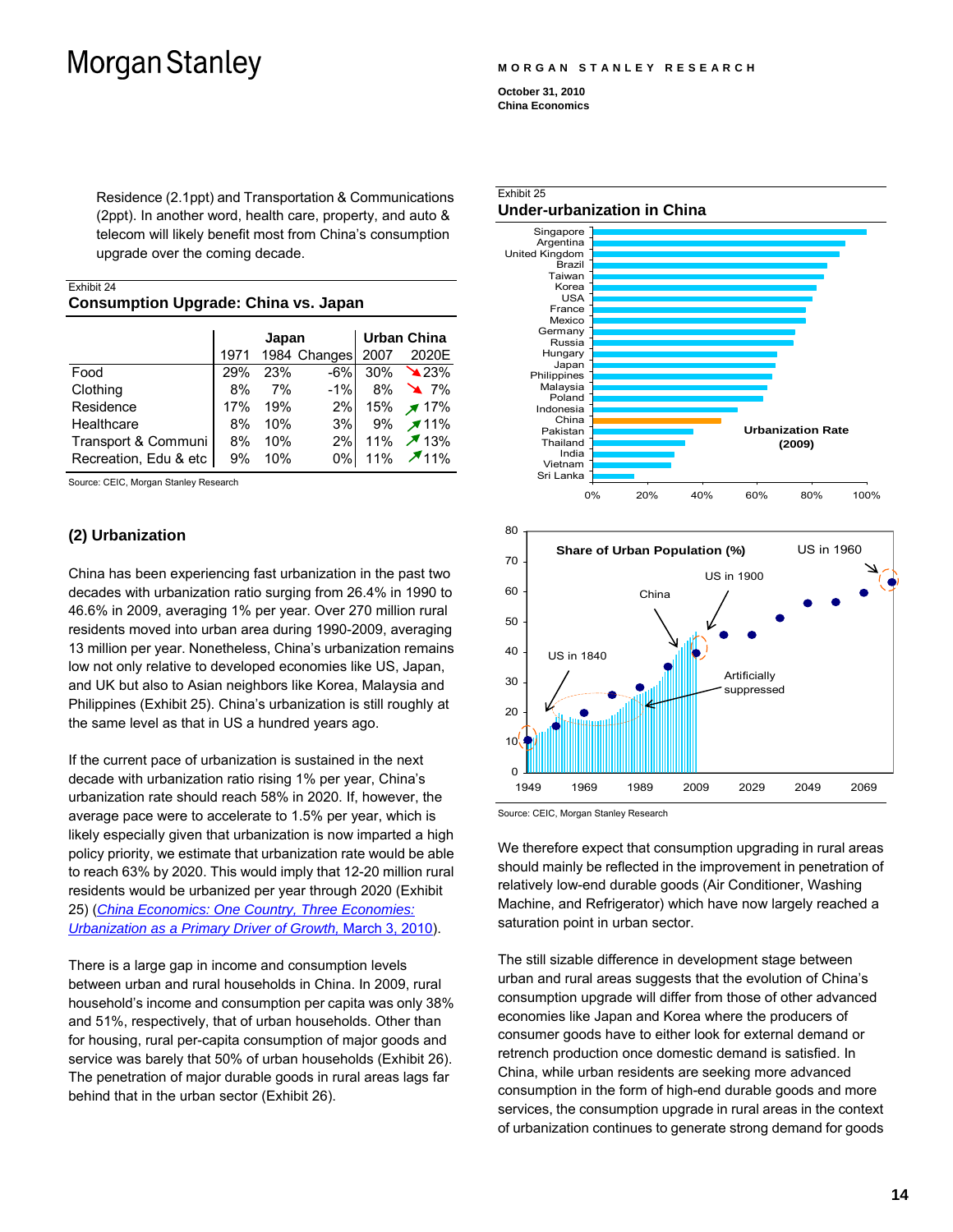Exhibit 26

#### **MORGAN STANLEY RESEARCH**

**October 31, 2010 China Economics** 

that have reached saturation level in urban area. In this context, China's consumption upgrading is expected to benefit the entire industrial chain from low-end to high-end and from goods and even to services.

## **Consumption Gap in China: Urban vs. Rural**  0% 15% 30% 45% 60% 75% Clothing Recreation, Edu & Cultural Service Transport, Post & Telecommunication Household Facility,Article & Service Medicine & Medical Service Food Residence **Rural Consumption as % of Urban (2009)**



Source: CEIC, Euromonitor, Morgan Stanley Research

## **Special Topic One:**

## **A Golden Age for Consumption: A Regional Perspective**

China is a big country in terms of both territory and population. Equally important is the massive regional disparity in terms of levels of development (Exhibit 27) (see "*[Strategy and](http://rlink.ms.com/eqr/rlink/webapp/Research?action=streamFile&docId=753565&docFileType=1&linksrc=rl-res-site&lastParam=/ONECOUNTRY_REC_FINAL.pdf)  [Economics: One Country, Three Economies: Play the Regional](http://rlink.ms.com/eqr/rlink/webapp/Research?action=streamFile&docId=753565&docFileType=1&linksrc=rl-res-site&lastParam=/ONECOUNTRY_REC_FINAL.pdf)  [Disparity in China,](http://rlink.ms.com/eqr/rlink/webapp/Research?action=streamFile&docId=753565&docFileType=1&linksrc=rl-res-site&lastParam=/ONECOUNTRY_REC_FINAL.pdf)* May 26, 2010 *)*. If we make a case for Golden Age for consumption in China, it is important to examine this issue from a regional perspective. We therefore dedicate a special section to discussing the potential dynamic trajectory of consumption across different regions in China.

Besides the historic reasons, the economy of eastern region took off much earlier than central and western regions, as eastern region was the first to benefit from economic reform and the open-door policy. In terms of GDP per capita, the provinces of eastern region averaged at US\$ 6,468 in 2009, double the average of central (US\$ 3043) and western regions (US\$ 2818) (Exhibit 27).



Source: CEIC, Morgan Stanley Research

Since the eastern region is the most developed of the three, it is perhaps natural to expect that the eastern region would have the greatest consumption intensity (i.e., consumption-GDP ratio). In fact, the average consumption share of eastern provinces is lower than for the central and western regions. (Exhibit 28).

### **15**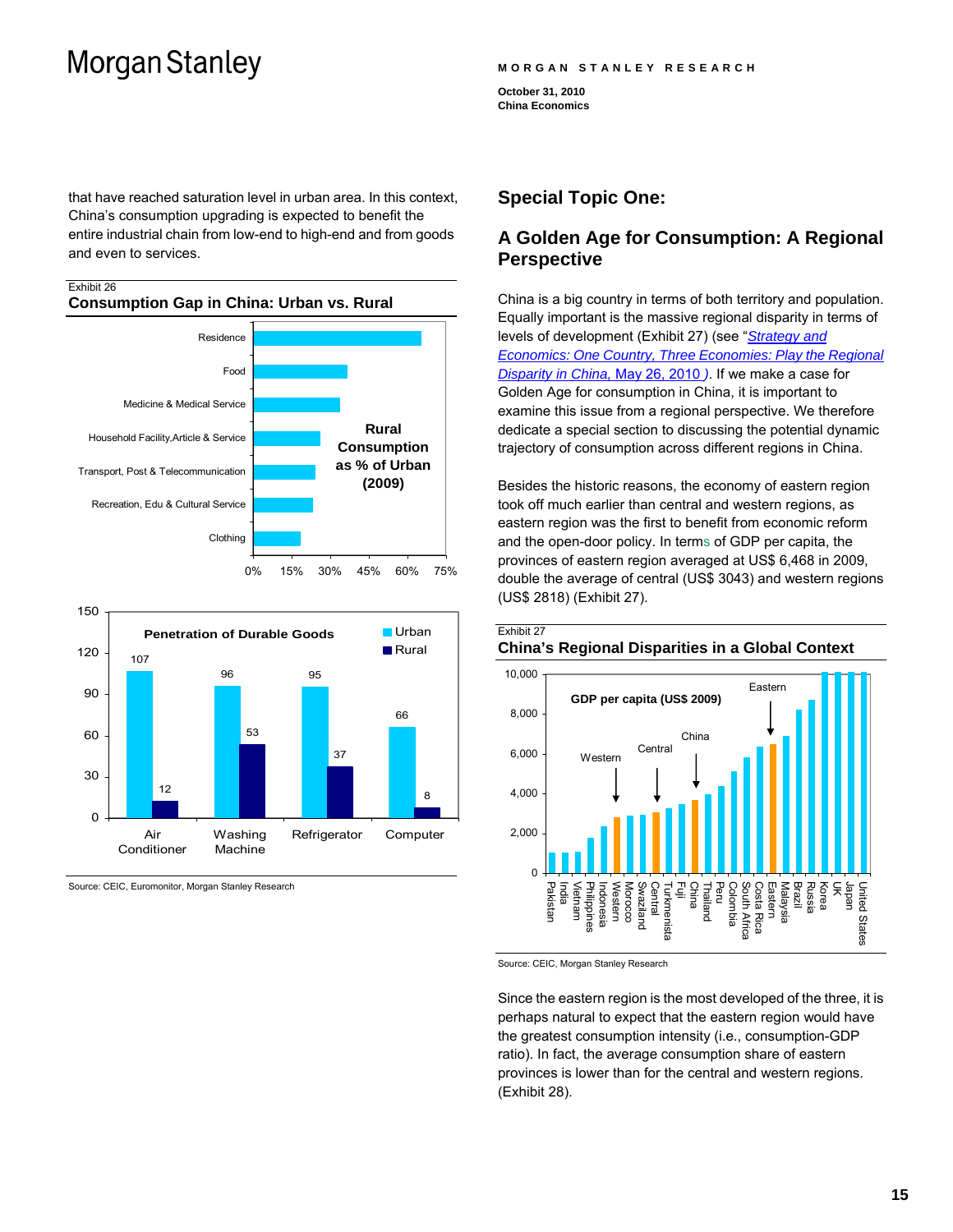Exhibit 28

#### **MORGAN STANLEY RESEARCH**

**October 31, 2010 China Economics** 



Source: CEIC, Morgan Stanley Research

We explain the seemingly perverse relationship between consumption intensity and economic development through the framework of *"The Dynamic Trajectory of Regional Consumption Intensity"* as following (Exhibit 29):

#### **Construction of the framework:**

- 1) If we plot the ratio of consumption to GDP (Y axis) against the GDP per capita (X axis), it is interesting to observe that 36 provinces constitute a conspicuous "U" curve (slightly tilting to the right-hand side).
- 2) Taking a step further, we may divide the space into four quadrants with two lines (Vertical: US\$ 4000 GDP per capita; Horizontal: 48.6%, which is the national average consumption to GDP ratio).
- 3) Then the space is divided into four Quadrants: Quadrant A and D represent that consumption to GDP ratio is above national level while Quadrant B and C are opposite; Quadrant A and D represent that GDP per capita is below US\$ 4000 while Quadrant B and C are opposite.



Source: CEIC, Morgan Stanley Research

#### **Initial observations:**

- 1) The majority of western provinces (yellow spots) and some less-developed central provinces (dark blue spots) concentrate in the "Quadrant A" which features high consumption intensity but low GDP per capita.
- 2) Several central provinces appear in "Quadrant B" which features low consumption intensity and low GDP per capita.
- 3) Majority of eastern provinces concentrate in "Quadrant C" which features low consumption intensity but high GDP per capita.
- 4) Three most developed provinces, Shanghai, Beijing and Guangdong (all from eastern region), are grouped in "Quadrant D" which represents high consumption intensity and high GDP per capita.

#### **The dynamic relationship between four quadrants:**

1) The "Quadrant A" is "over-consumption" stage (high consumption intensity but low income) while "Quadrant C" is "under-consumption" stage (low consumption intensity but high income). "Quadrant B" is the "transition" stage between "Quadrant A" and "Quadrant C". Finally, "Quadrant D" should be "mature" stage with relatively balanced economic structure.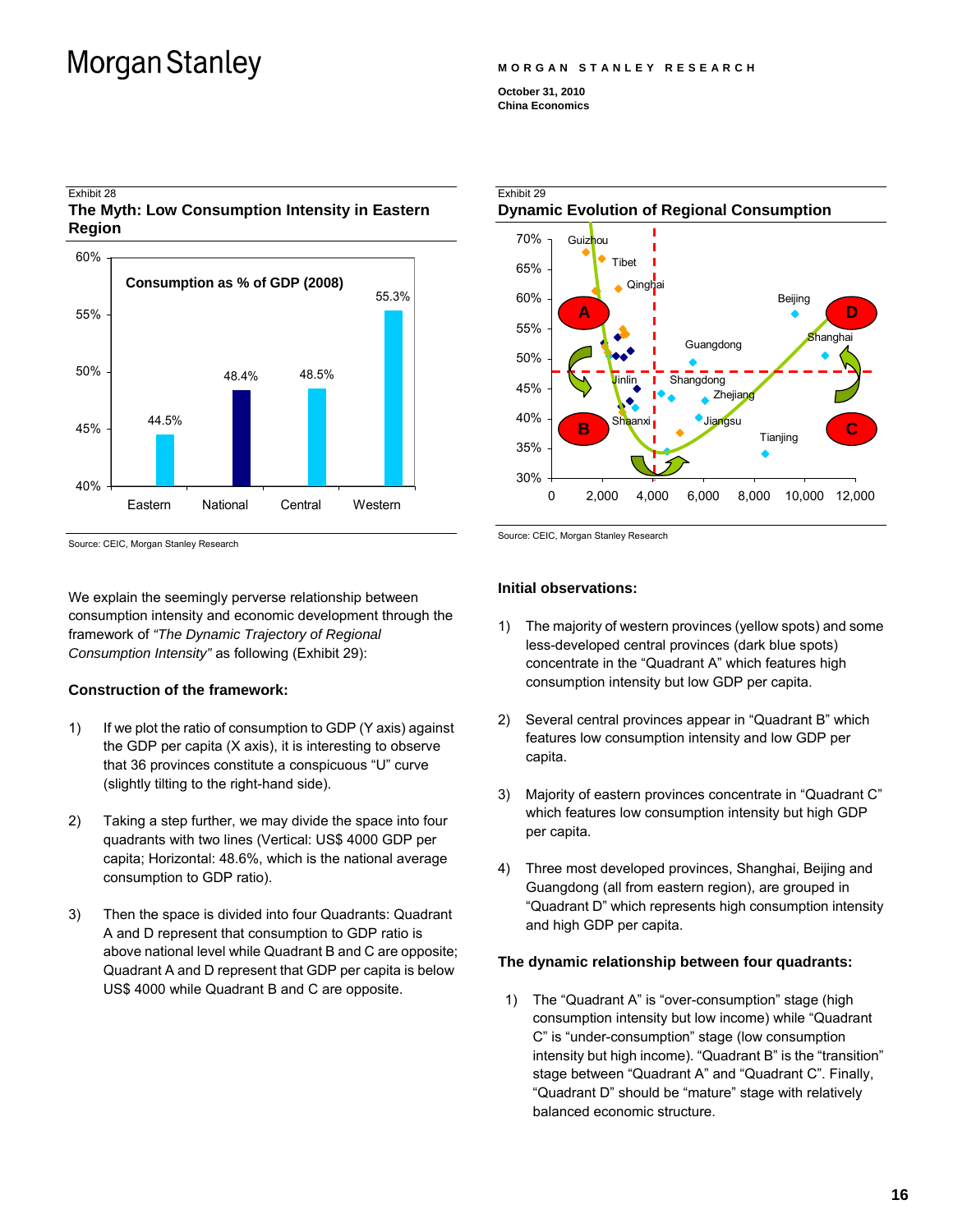#### **MORGAN STANLEY RESEARCH**

**October 31, 2010 China Economics** 

- 2) The "over-consumption" stage here does not suggest the over-growth of consumption but the leanness of the contributions from investments and net exports. This also explains why some less-developed countries are found to have a relatively high consumption intensity than advanced industrial economies.
- 3) For the "over-consumption' provinces to take off would entail aggressive investments and possibly strong growth of net exports, as the result of which consumption intensity may drop significantly and the provinces may move from "Quadrant A" to the "transition" stage in "Quadrant B", featuring both low consumption intensity and GDP per capita.
- 4) Aggressive investments and exports may bring strong economic growth, which will be reflected in rising GDP per capita. However, since the growth of investments and exports may still outpace consumption by a wide margin, the provinces may enter the "under-consumption" stage in "Quadrant C", featuring low consumption intensity but high GDP per capita
- 5) When marginal return of investments starts to peter out and export growth falters, the transition of economic growth shall take place by returning to consumption. Then the economy may upgrade from "Quadrant C" into "Quadrant D" in which consumption intensity improves quickly.

### **Implications**

- 1) The consumption intensity of provinces in different regions should evolve along the "U" curve by following the trajectory of " $A \rightarrow B \rightarrow C \rightarrow D$ ".
- 2) Not all provinces are likely to enter a golden age for consumption simultaneously over the next decade. Provinces in Quadrant C, or 'under-consumption' stage, will likely among the first to brace for a golden age for consumption with most rapid consumption upgrade. Provinces in Quadrant B, 'transition' stage will likely also register strong consumption growth, but its aggregate expansion is perhaps more profound than structural upgrade. Provinces in 'Quadrant A' will unlikely enter a golden age for consumption until perhaps toward end of the next decade.
- 3) It may take longer time for China to achieve a takeoff of consumption (relative to GDP) than Japan or Korea due to pronounced regional differences. This echoes the

point we made in the first installment of "Chinese Economy through 2020" series (*[Chinese Economy](http://linkback.morganstanley.com/web/sendlink/webapp/BMServlet?file=i9qnqik8-3nuq-g000-9890-0025b3a40200&store=0&user=9hwhc2awr4v-0&__gda__=1413534831_17d841af5714ea8bd6c85ee70317dd1e)  [through 2020: Not Whether but How Growth Will](http://linkback.morganstanley.com/web/sendlink/webapp/BMServlet?file=i9qnqik8-3nuq-g000-9890-0025b3a40200&store=0&user=9hwhc2awr4v-0&__gda__=1413534831_17d841af5714ea8bd6c85ee70317dd1e)  Decelerate,* [September 20, 2010\)](http://linkback.morganstanley.com/web/sendlink/webapp/BMServlet?file=i9qnqik8-3nuq-g000-9890-0025b3a40200&store=0&user=9hwhc2awr4v-0&__gda__=1413534831_17d841af5714ea8bd6c85ee70317dd1e). This is because while the consumption intensity of eastern provinces in "Quadrant C" will rise when moving into "Quadrant D", the consumption intensity of western provinces in "Quadrant A" will decline when moving into "Quadrant B". These two offsetting trends point to a more extended period of rebalancing in China compared to the case for Japan or Korea.

## **Special Topic Two:**

## **Under-consumption Overstated**

While we share the consensus view that China's consumption is relatively weak compared to other economies, we, however, dismiss the rather alarmist view that Chinese economy is so seriously imbalanced as to pose a threat to economic stability in the short run. This is because we believe China's official statistics substantially understate the true magnitude of consumption (especially consumption of services) in China.

We addressed this issue in a report published in 2009 under the title "China Under-consumption Overstated" (*[China](http://rlink.ms.com/eqr/rlink/webapp/Research?action=streamFile&docId=772031&docFileType=1&linksrc=rl-res-site&lastParam=/CHINAUNDERCONSUMPTION.pdf)  [Economics: China's Under-consumption Over-stated](http://rlink.ms.com/eqr/rlink/webapp/Research?action=streamFile&docId=772031&docFileType=1&linksrc=rl-res-site&lastParam=/CHINAUNDERCONSUMPTION.pdf)*, September 13, 2009). In that report, we reached the following conclusions:

- First, Chinese official statistics for personal consumption expenditure substantially underestimate its true magnitude and impact, primarily because of the underestimation of consumption of services – especially housing and health care – in China.
- Second, a comparison of consumption of non-services, tradable goods between the US and China – which is, in our view, more relevant to assessing the impact on the rest of world – indicates the gap between the US and China is much smaller than suggested by headline overall consumption data (Exhibit 30)
- Third, under a bottom-up approach, a like-for-like comparison of specific types of goods and services consumed by households in both countries indicates the magnitude of China's personal consumption relative to that in the US could be much greater than is commonly perceived by the market (Exhibit 30).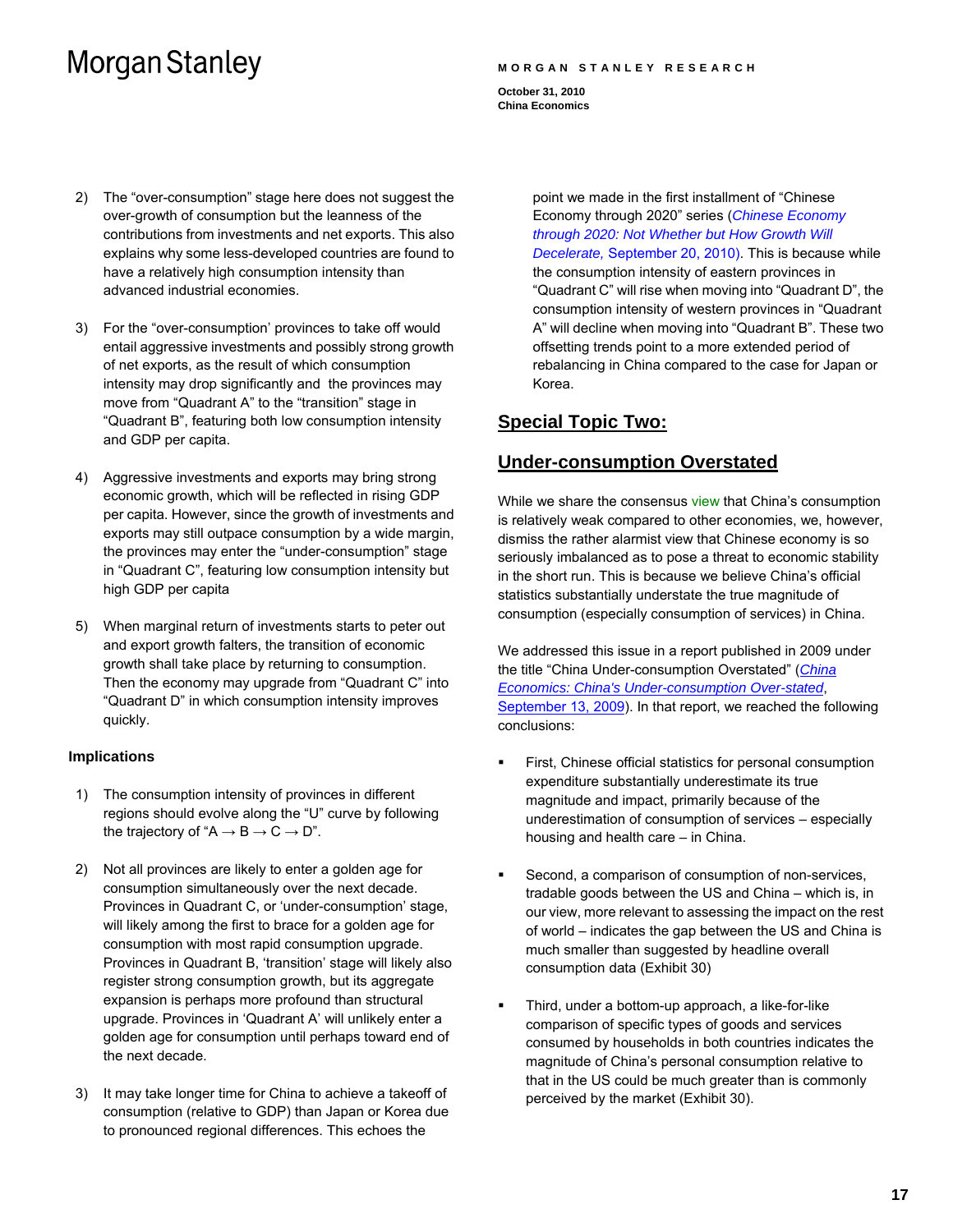#### **MORGAN STANLEY RESEARCH**

**October 31, 2010 China Economics** 



Source: *[China Economics: China's Under-consumption Over-stated](http://rlink.ms.com/eqr/rlink/webapp/Research?action=streamFile&docId=772031&docFileType=1&linksrc=rl-res-site&lastParam=/CHINAUNDERCONSUMPTION.pdf)*, September 13, 2009

We estimate China's private consumption-GDP ratio could be underestimated by at least 10 percentage points, or personal consumption is underestimated by as much as 30%). In the same vein, we believe China's investment-GDP ratio may have been overstated by the official statistics by as much as 10 percentage points.



Source: CEIC, Morgan Stanley Research

If we do a simple exercise: adding 10 percentage points to consumption-GDP ratio while subtracting 10 percentage points from investment-GDP ratio. The trends of the adjusted consumption-GDP and investment-GDP ratios are amazingly similar to those of Japan and Korea when the two at a stage of development similar to China today (Exhibit 31).

We believe the bulk of the underestimation is due to underestimation of consumption of services, especially private consumption-related services (e.g., housing). If we do a similar adjustment to the production structure by adding 10 percentage points to service-GDP ratio while subtracting 10 percentage points from the industrial sector-GDP ratio, the trends of adjusted service-GDP and industrial-GDP ratios are also amazingly similar to those of Japan and Korea when the two economies were a similar stage of development (Exhibit 32).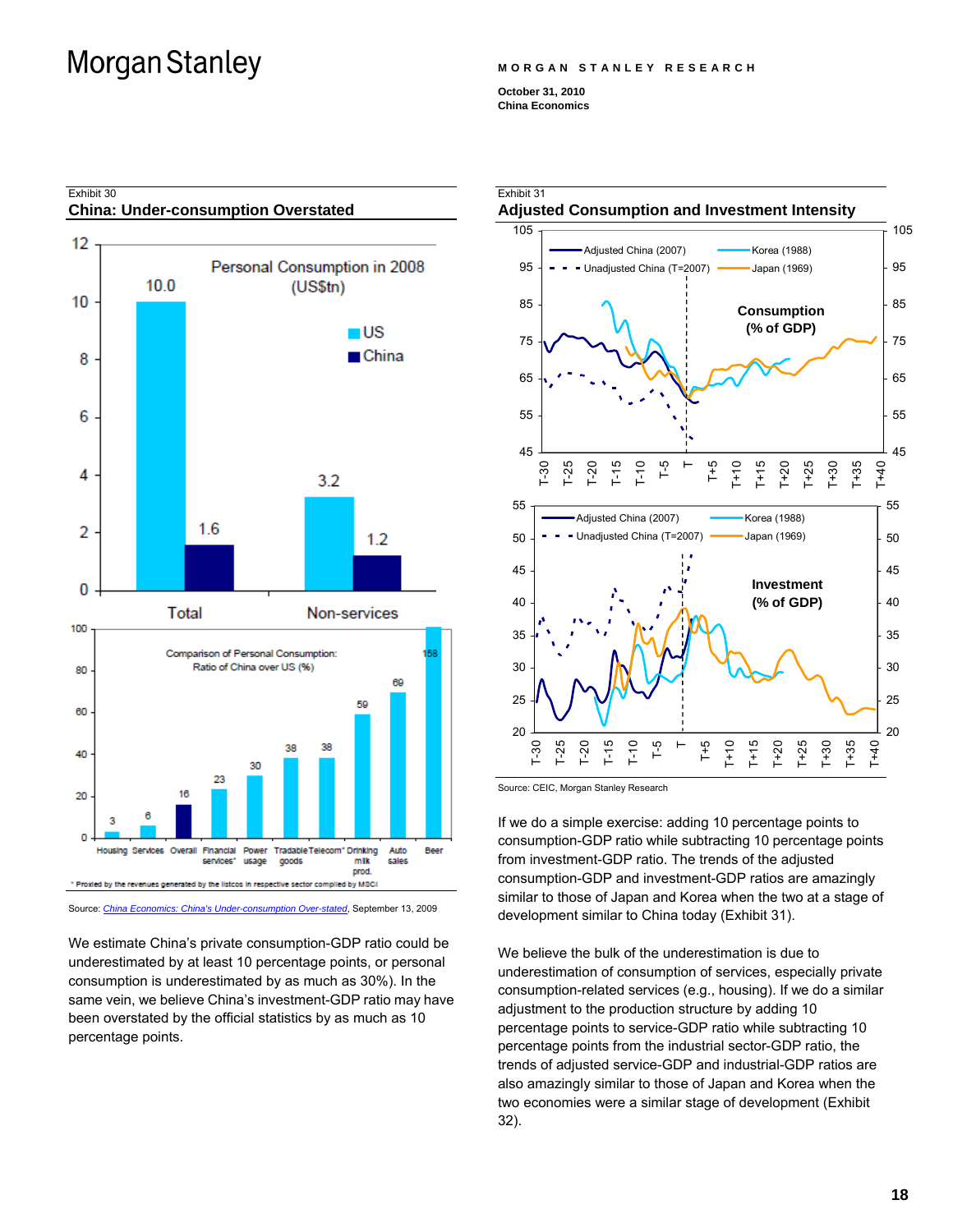#### **MORGAN STANLEY RESEARCH**

**October 31, 2010 China Economics** 



Source: Company data, Morgan Stanley Research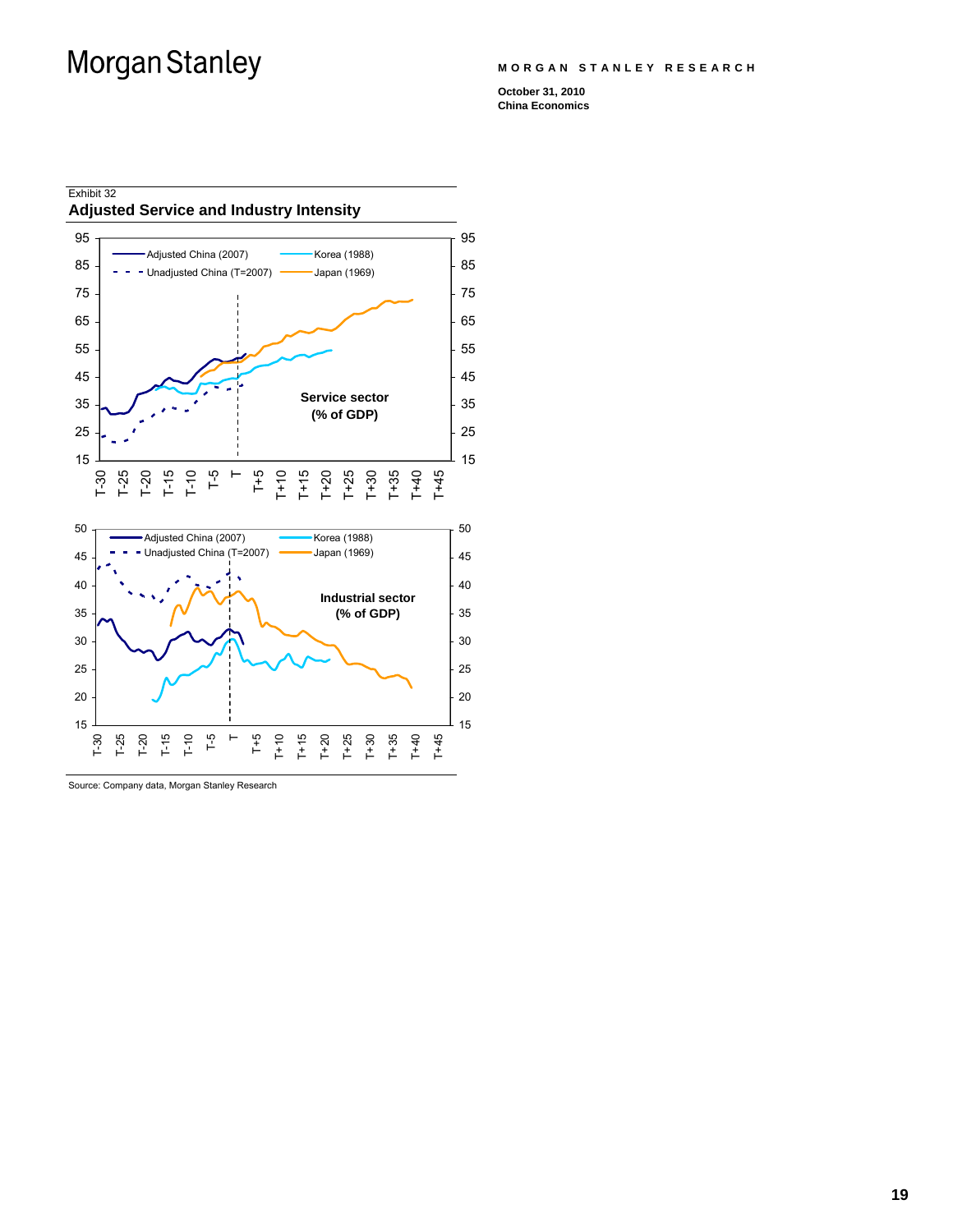#### **MORGAN STANLEY RESEARCH**

**October 31, 2010 China Economics** 

#### **Recent China Economic Reports**

*AlphaWise Evidence Series: October MS China Business Conditions Index Softened, October 25, 2010* 

*Economy Regained Momentum in 3Q, October 21, 2010* 

*PBoC Hikes Rates, October 19, 2010* 

*China Macro Risk Radar, October 17, 2010*

*Chinese Economy Through 2020 (Part 2): Labor Supply to Remain Abundant, October 10, 2010*

*Chinese Economy through 2020: Not Whether but How Growth Will Decelerate,* September 19, 2010

*August Data Release: Goldilocks on Track,* September 12, 2010

*China Macro Risk Radar,* September 5, 2010

*Renminbi on Summer Break,* August 16, 2010

*Social Housing: Lackluster Growth or Quantum Jump?,* August 12, 2010

*Moderation Continues with Intensified Supply-side Adjustment,*  August 11, 2010

*Our Quick Reading of PBoC 2Q Monetary Policy Report,*  August 5, 2010

*Chartbook: Soft Landing Well Under Way,* July 25, 2010

*Revising 2010-11 Forecasts,* July 19, 2010

*Goldilocks on Track despite Faster Moderation in Growth,* July 15, 2010

*Chartbook: Headlines Belie Underlying Resilience,* June 27, 2010

*Renminbi Exits from USD Peg and Returns to Pre-Crisis Arrangement,* June 20, 2010

*Can Social Housing Program Help Secure a Soft Landing?*, June 17, 2010

*Moderation in Activity Points to Soft Landing*, June 11, 2010

*Can Recent Policy Campaign Against Property Speculation Cause a Hard Landing?*, May 24, 2010

*Potential Impact of Weak Euro and Euroland Economy*, May 19, 2010

*Chartbook: Perception Gap*, May 17, 2010

*Moderation in Activity; Reflation; and Policy Normalization*, May 11, 2010

*RRR Hike Again*, May 3, 2010

*Campaign Launched To Curb Rapid Property Price Increase*, April 18, 2010

*Goldilocks on Track: Taking Stock of 1Q10 Developments,* April 15, 2010

*Renminbi Exit from USD Peg: Whether, Why, When, How,* April 4, 2010

*Concerns about China's 'High' Debt Unwarranted*, March 25, 2010

*Chartbook: Rebalancing of Growth Drivers*, March 21, 2010

*Takeaways from Premier Wen's Press Conference*, March 14, 2010

*Hearty Appetite* ≠ *Overweight: Putting China's 'Overinvestment' In Context,* March 5, 2010

*One Country, Three Economies: Urbanization as a Primary Driver of Growth*, March 2, 2010

*Déjà vu: Dissecting Heightened Uncertainty*, February 8, 2010

*BoP Data Indicates Smaller FX Reserve Accumulation and 'Hot Money' Inflows*, February 7, 2008

*Upgrade 2010 Forecasts on Improved External Outlook,*  February 3, 2010

*Chartbook: Recovery in Exports Gains Traction*, January 25, 2010

*Rebalancing, Not Overheating*, January 21, 2010

*RRR Hike Cycle Kicks Off Earlier than Expected*, January 11, 2010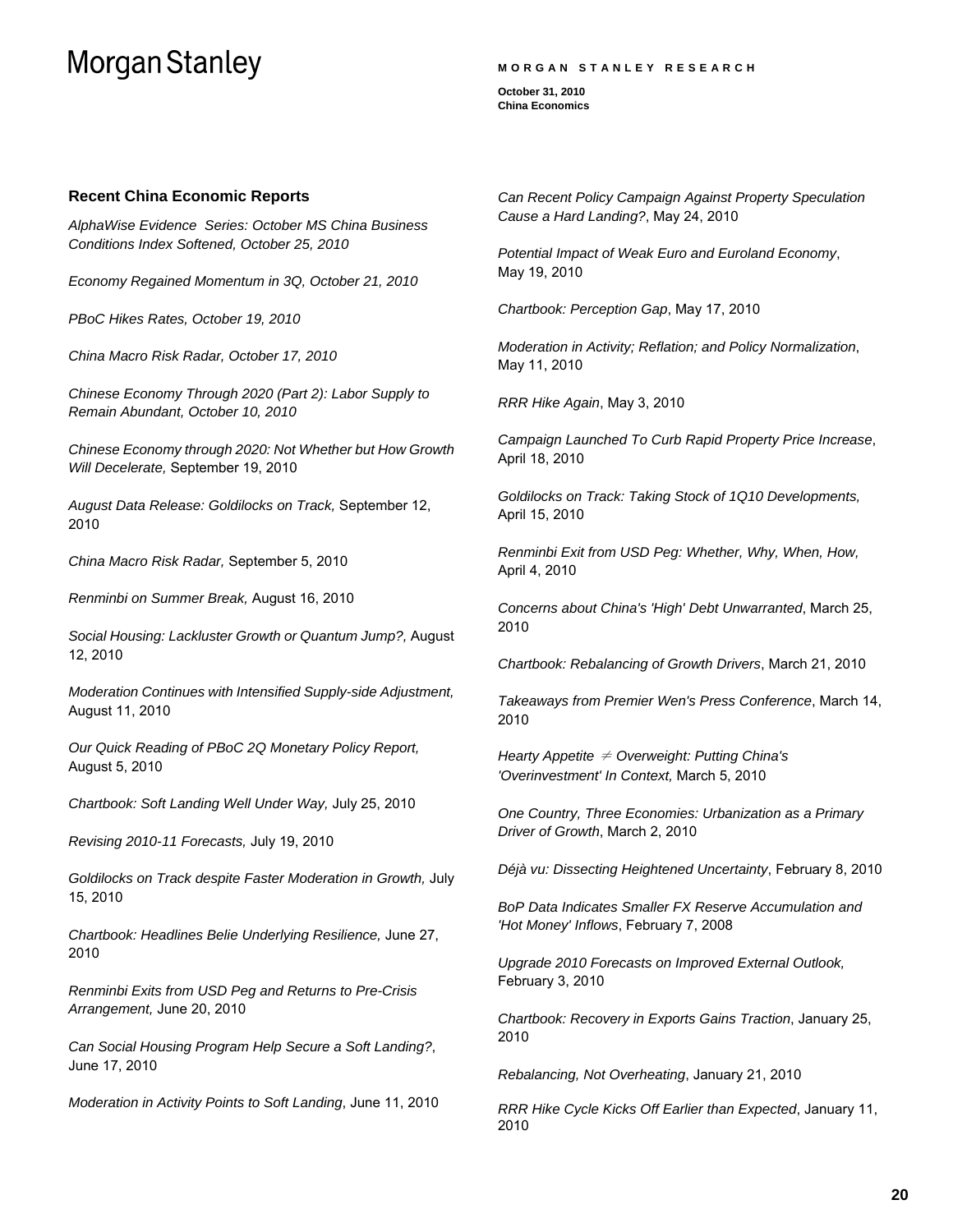**October 31, 2010 China Economics** 

## **Disclosure Section**

Information and opinions in Morgan Stanley Research were prepared or are disseminated by one or more of the following, which accept responsibility<br>for its contents: Morgan Stanley Asia Limited, and/or Morgan Stanley Asia (

#### **Global Research Conflict Management Policy**

Morgan Stanley Research observes our conflict management policy, available at www.morganstanley.com/institutional/research/conflictpolicies.

**Important Disclosure for Morgan Stanley Smith Barney LLC Customers**<br>The subject matter in this Morgan Stanley report may also be covered in a similar report from Citigroup Global Markets Inc. Ask your Financial Advisor or

#### **Important Disclosures**

Morgan Stanley Research does not provide individually tailored investment advice. Morgan Stanley Research has been prepared without regard to the circumstances and<br>objectives of those who receive it. Morgan Stanley recom Research is not an offer to buy or sell any security/instrument or to participate in any trading strategy. The value of and income from your investments may vary because of<br>changes in interest rates, foreign exchange rates realized.

With the exception of information regarding Morgan Stanley, Morgan Stanley Research is based on public information. Morgan Stanley makes every effort to use reliable,<br>Comprehensive information, but we do not represent that

Morgan Stanley may make investment decisions or take proprietary positions that are inconsistent with the recommendations or views in this report.

To our readers in Taiwan: Morgan Stanley Research is distributed by Morgan Stanley Taiwan Limited; it may not be distributed to or quoted or used by the public media without the express written consent of Morgan Stanley. To our readers in Hong Kong: Information is distributed in Hong Kong by and on behalf of, and is attributable to,<br>Morgan Stanley Asia Limited as part of its regulated

Morgan Stanley Research is disseminated in Japan by Morgan Stanley MUFG Securities Co., Ltd.; in Canada by Morgan Stanley Canada Limited, which has approved of<br>and takes responsibility for its contents in Canada; in German

Trademarks and service marks in Morgan Stanley Research are their owners' property. Third-party data providers make no warranties or representations of the accuracy,<br>completeness, or timeliness of their data and shall into Index Series solely on public information. MSCI has not reviewed, approved or endorsed these projections, opinions, forecasts and trading strategies. Morgan Stanley has<br>no influence on or control over MSCI's index compilat recommended securities/instruments is available on request.

The information in Morgan Stanley Research is being communicated by Morgan Stanley & Co. International plc (DIFC Branch), regulated by the Dubai Financial Services<br>Authority (the DFSA), and is directed at Professional Clie

The information in Morgan Stanley Research is being communicated by Morgan Stanley & Co. International plc (QFC Branch), regulated by the Qatar Financial Centre<br>Regulatory Authority (the QFCRA), and is directed at business

As required by the Capital Markets Board of Turkey, investment information, comments and recommendations stated here, are not within the scope of investment advisory<br>activity. Investment advisory service is provided in acc management companies, non-deposit banks and clients. Comments and recommendations stated here rely on the individual opinions of the ones providing these<br>comments and recommendations. These opinions may not fit to your fin